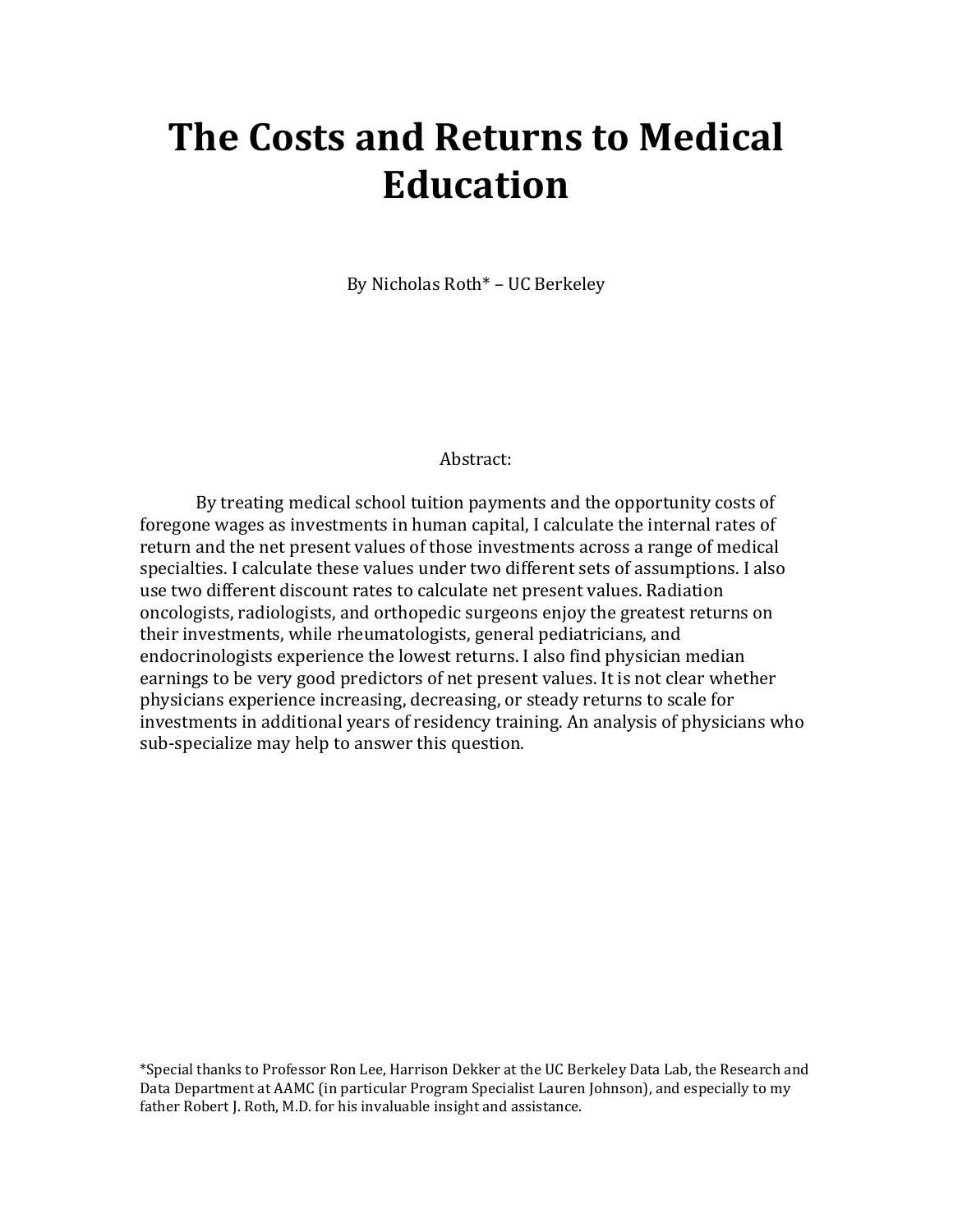#### **Introduction**

Health care policy in the United States continues to divide and provoke us. With the passage of the Patient Protection and Affordable Care Act on March 23, 2010, President Obama enacted massive social legislation to dramatically change the health care market. By 2019, it is projected that the percentage of U.S. citizens possessing health insurance will increase by ten to 95% in total.<sup>1</sup> It seems logical to think that we may need more doctors to accompany this anticipated rise in health care demand. Expanding the health care labor supply, however, does not seem to be an inexpensive, quick, or easy process. There are many things to consider when we think about trying to increase the supply of doctors.

In making sense of the health care labor market supply, it is crucial to understand the costs and returns on investments that we gain from training our that doctors. Doctors must earn enough revenue to justify the expenses of medical school. They must also produce at a high enough efficiency to justify the investments that our government makes on behalf of medical students and residents. We need to understand the components of medical education costs and funding if we are to gauge the efficiency of our health care labor market.

In this paper, I seek to calculate the return on investment to medical school for different specialists. I use the models developed by Fein and Weber as well as Richard Scheffler to calculate the cost of medical training for aspiring physicians. I update these models for 2009 data and I calculate the rate of return for all specialties. I also calculate the net present value of investments in medical education to financially evaluate different medical specialties.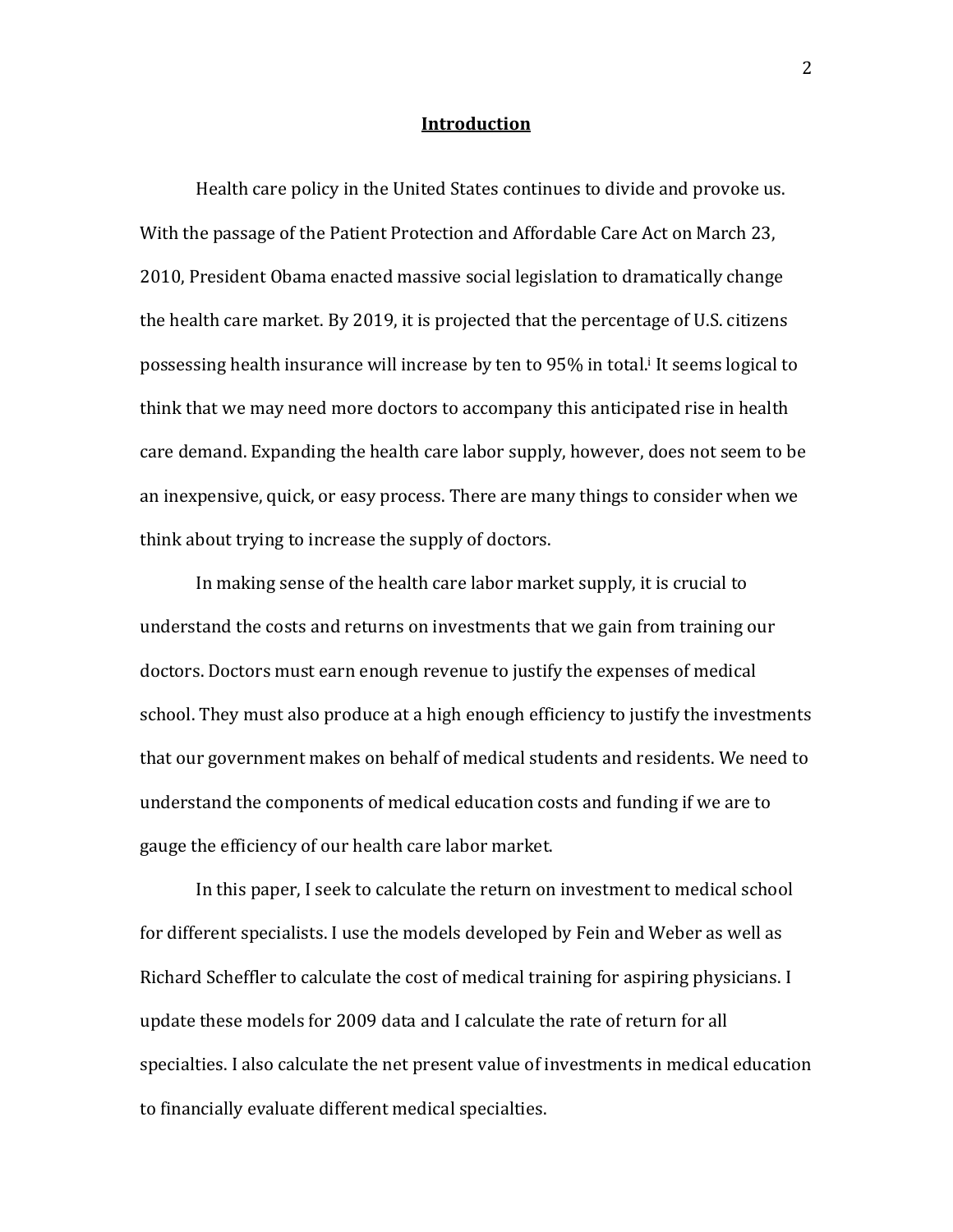#### **Literature\$Review**

A great deal of literature already exists that discusses the nature of the physician labor supply. It will be useful to review and summarize the findings of these existing studies before continuing on.

In his seminal 1963 article, Kenneth Arrow discusses several aspects of the health care market that make it unique. He notes that an individual's demand for health care, unlike food and clothing, tends to be "irregular and unpredictable." He also observes that doctors, unlike most economic agents, cannot be motivated solely by financial considerations in administering care. Doctors have a moral consideration for their patients and treatments must be given based on the objective needs of the patient. Thirdly, Arrow points out the product uncertainty for patients; it is often hard to know the consequence of purchasing care from a particular doctor. Finally, Arrow notes that entry into the medical field is limited by licensing, but it is at the same time encouraged by the subsidies to medical education that medical students enjoy. These aspects of the health care market distinguish health services from other goods and services markets. We must treat the health care market as a special-case economic entity if we are to understand the economic forces at work in the health sector.<sup>iii</sup>

Richard Scheffler's *Is There a Doctor in the House?* is an important text that offers a historical evolution of the U.S. health care market.<sup>iv</sup> He analyzes many aspects of the changing health care market in the twentieth century. He notes that between 1900 and the mid-1960s, the U.S. suffered from a significant shortage of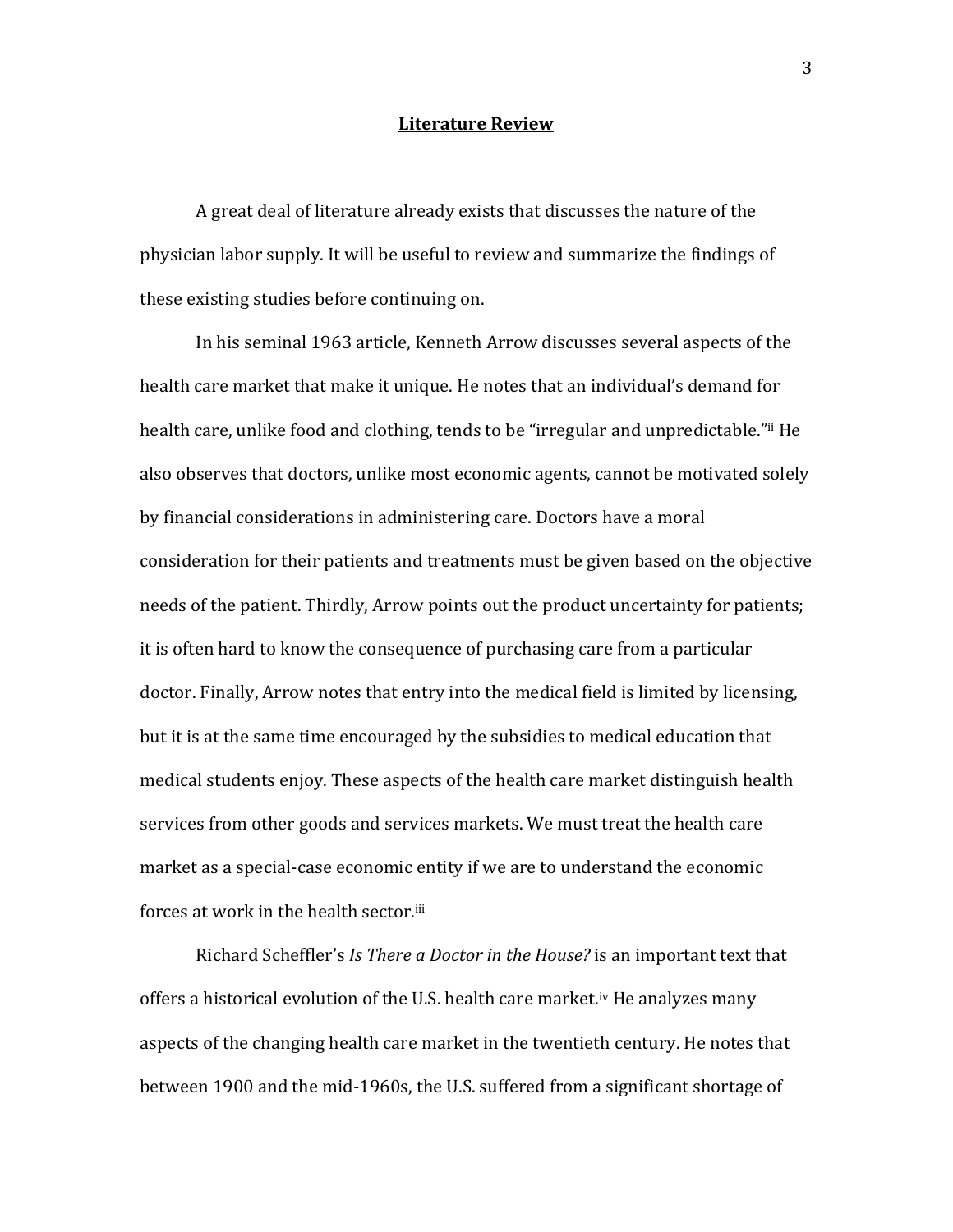doctors. This spawned the government to increase medical school funding in 1963, and "by 1976 had resulted in the building of some forty new medical schools and the expansion of many older ones".<sup>v</sup> A landmark development in health care came after the passage of Medicare and Medicaid in 1965. These programs funded the education of medical residents and allowed the supply of doctors to increase. By 1980, many worried that an oversupply had resulted from government funding.

Scheffler notes that the rise of managed care organizations after 1983 dramatically changed the health labor market. Before this period, doctors had almost full autonomy over the prices they charged and the services they provided. Doctors could create "supplier-induced-demand" vi to supply more services and bring in more revenue than an efficient market equilibrium might otherwise allow. A managed care company enrolls members and creates contracts between its members and doctors and/or hospitals to provide services to members when needed. Managed care helped force doctors to "swallow the cost of patient care"vii and it created a more dynamic market between doctors and patients. Managed care appears to have reduced aggregate health care costs without reducing the level of care. It also reduced physicians' average wages and it took some autonomy away from physicians since they now had to gain permission from managed care organizations to perform procedures on patients enrolled in a managed care program. Managed care started its rise in prominence around 1983, and by 2000 it had claimed 30 percent of the health care market. That number has since declined to about 25 percent in 2008.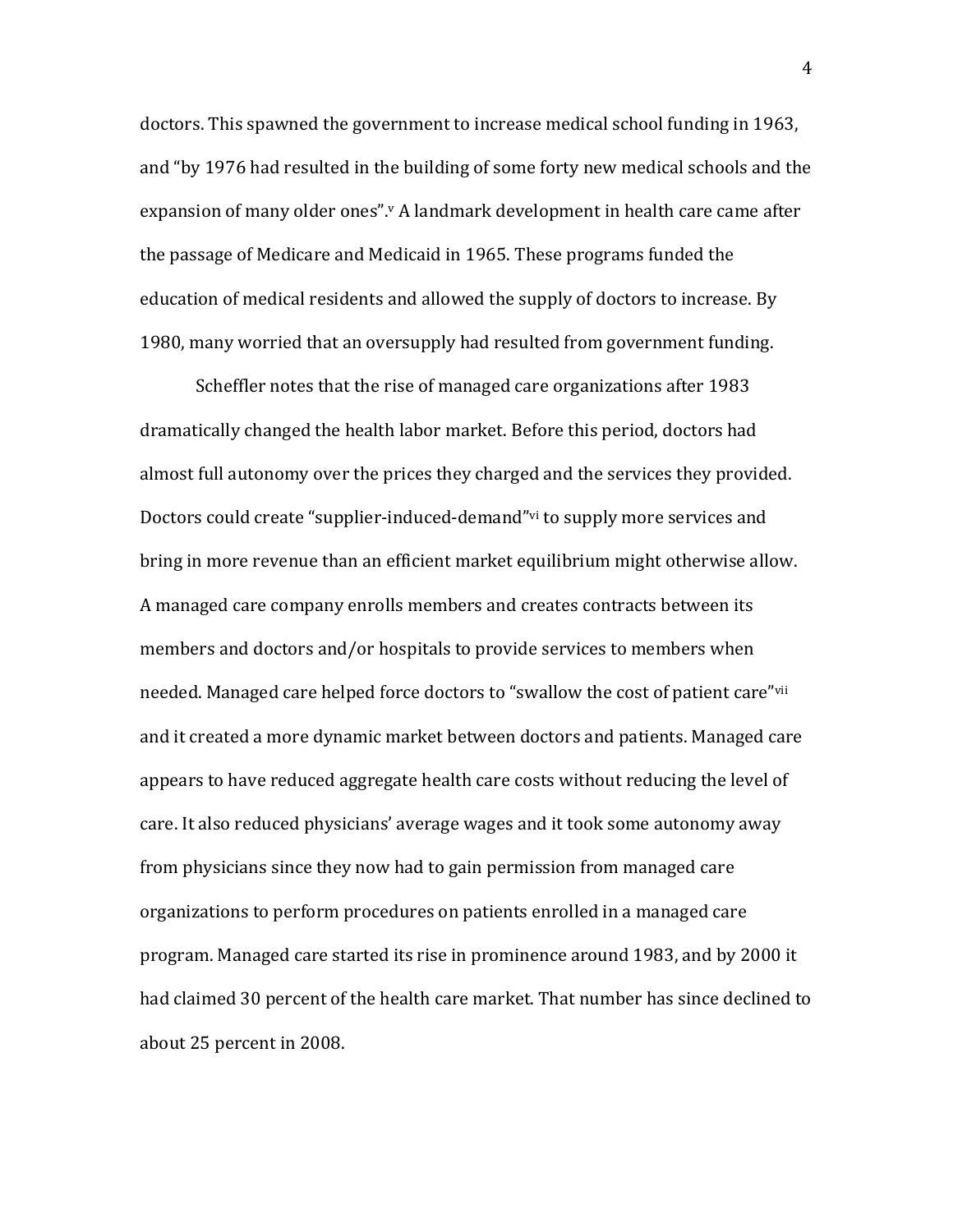The nature and composition of the medical labor supply has also been affected by managed care and other factors. The rise of managed care saw the real incomes of primary care doctors rise as the incomes of specialists declined. By 2001, however, the demand for specialty training equaled that of primary care training, and since then the income and training demand for primary care has declined. Scheffler notes that doctors seemed to be decreasing their geographic distribution between 1983 and 1993, but their distribution improves between 1993 and 2000. He also finds a racial maldistribution. Blacks and Hispanics find themselves underrepresented in the physician population while Whites and Asians find themselves overrepresented.

A final point regards the increasing commonality of nurse practitioners and physician's assistants in the doctor's office. These occupations started in the mid-1960s and have increased tremendously in popularity over the last few decades. Scheffler notes that assistants can do about 70 percent of the work of a typical doctor, and when added to a practice they greatly increase a doctor's productivity. They also decrease cost since they are paid less than a typical doctor and it costs society much less to train an assistant than it does to train a doctor.

In recent decades researchers have discovered other important trends in the composition of the medical labor force. As of 2004, researchers found that the number of pediatric subspecialty fellows increased by 55.7 percent since 1995. They notice an increase in overall subspecialty training and a leveling off of primary care specialties since 2004. They anticipate a primary care workforce characterized by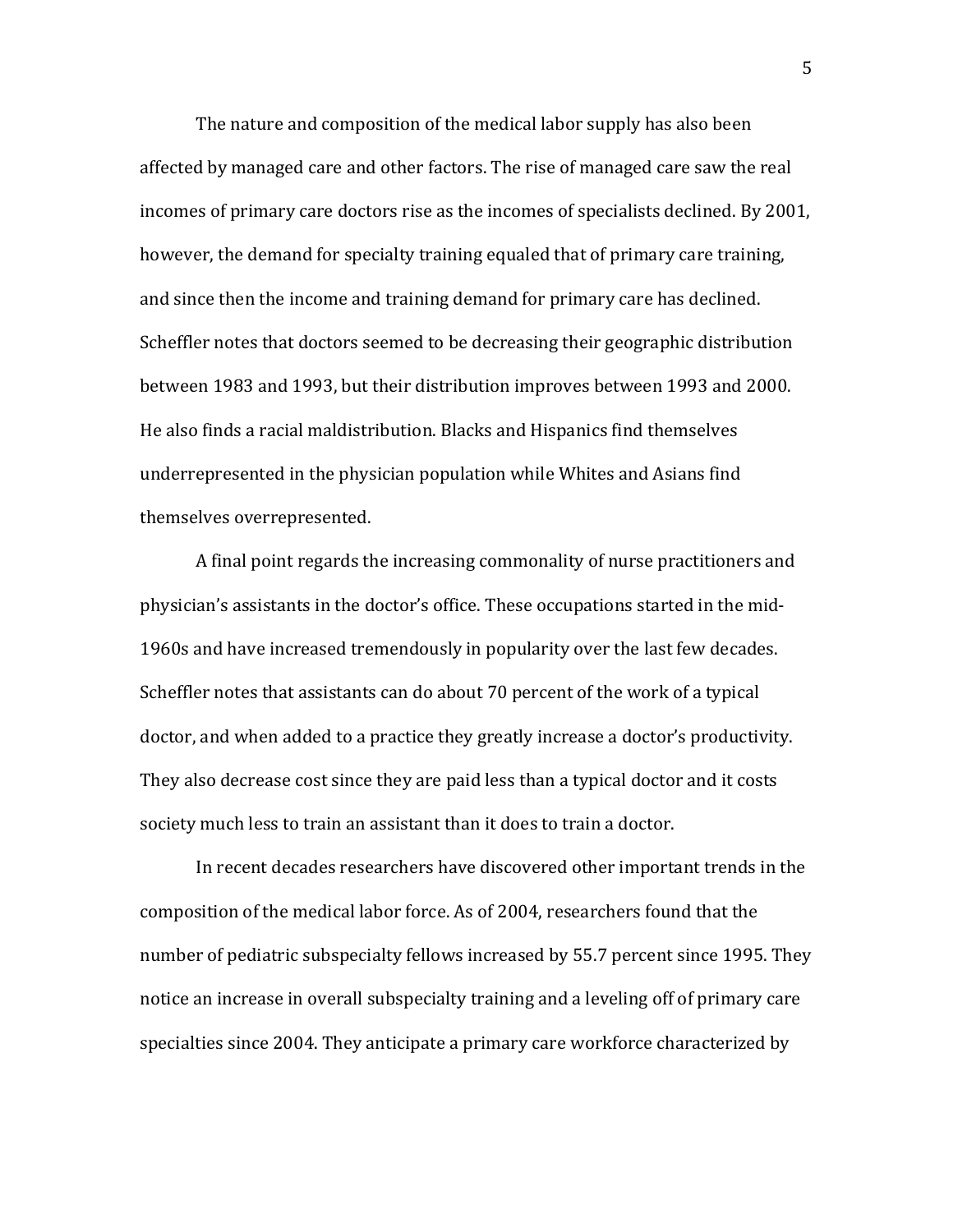more women, more international doctors, and more graduates of osteopathic medical schools. viii

It must be noted that factors such as the ethnicity or race of doctors may have effects on earning patterns and earning potential. The paper "Does the Market" Value Racial and Ethnic Concordance in Physician-Patient Relationships?" by Brown, Scheffler, Tom, and Schulman examines this factor. The authors start by constructing a variable "ALREC," defined as the percentage of doctors of a given race less the percentage of the population of the ethnicity. They investigate whether this variable correlates with more or less revenue for physicians for a given area. They find that Hispanics on average have a negative ALREC due to the low number of Hispanic in the medical field. Asians have a positive ALREC on average for the opposite reason. They find that both ethnicities tend to earn more when ALREC is negative, resulting in a 5.6 percent earnings-per-hour premium for Hispanics and a 4 percent earnings-per-hour discount for Asians.<sup>ix</sup> Other studies find that patients report the highest levels of satisfaction when racial concordance occurs.<sup>x</sup> Given that racial matching is most affected by the choice of location that a physician can independently select, $x$ i it is likely that racial concordance is an important factor for a doctor's earning potential. These concordance factors should be kept in mind for researchers considering the return to investment for medical school for different races.

Other researchers found that the market for residents tends to respond to economic forces. After Congress passed the 1997 Balanced Budget Act, which capped government payments to hospitals for residents, hospitals added over 4,000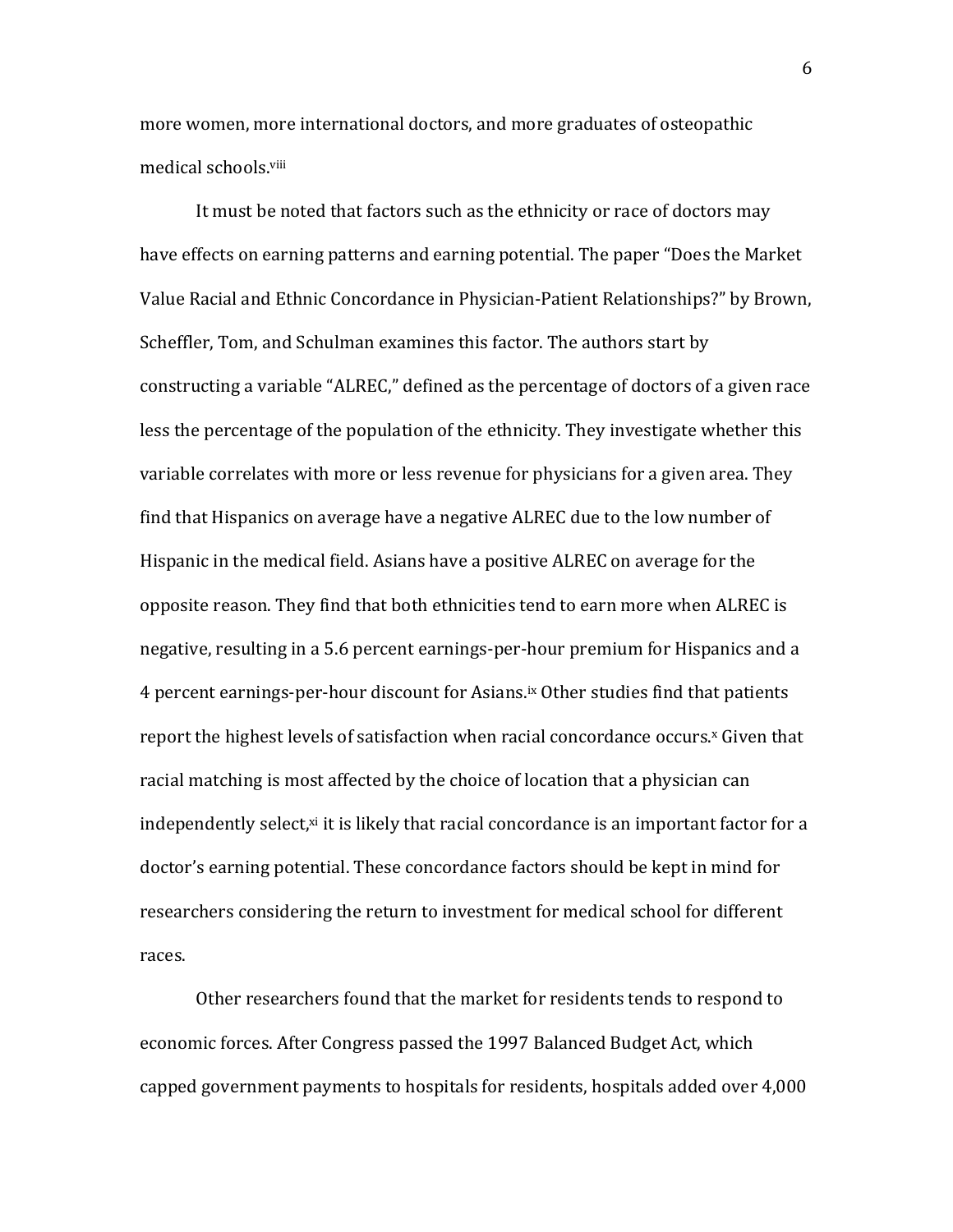more residents than the government would support. This suggests that market forces are at work as hospitals try to hire residents until the marginal value of an additional resident is zero. It also suggests that hospitals profit from additional residents long after the point when our government stops funding resident education.xii

Jones and Korn investigate the costs of medical school in their article "On the Cost of Educating a Medical Student." The authors make an important distinction between instructional costs and total education resource costs. They define instructional costs to be those costs "related directly to the teaching program and its support."<sup>xiii</sup> These costs include faculty time spent teaching and preparing for teaching as well as programs such as the office of admissions, student affairs, etc. Total education costs include instructional costs plus the costs of research, scholarly activities, and patient care that instructors typically engage in. The authors find that most previous studies estimate an instructional cost between \$40,000 and \$50,000 per-student per-year in 1996 dollars. They document a greater variation in total education costs, with four of the six estimates they present falling between a range of  $$72,000$  and  $$93,000$  per-student per-year in 1996 dollars. It should be noted that total education costs are more controversial because they include costs that often receive alternate sources of support. The vast majority of costs come from the clinical years of medical education, and the authors predict that new strategies such as small-group learning will do little to alleviate the major costs of medical school. xiv

The returns to subspecialty training seem to be dependent on the subspecialty. A 1991 study found that gastroenterologists enjoyed an extremely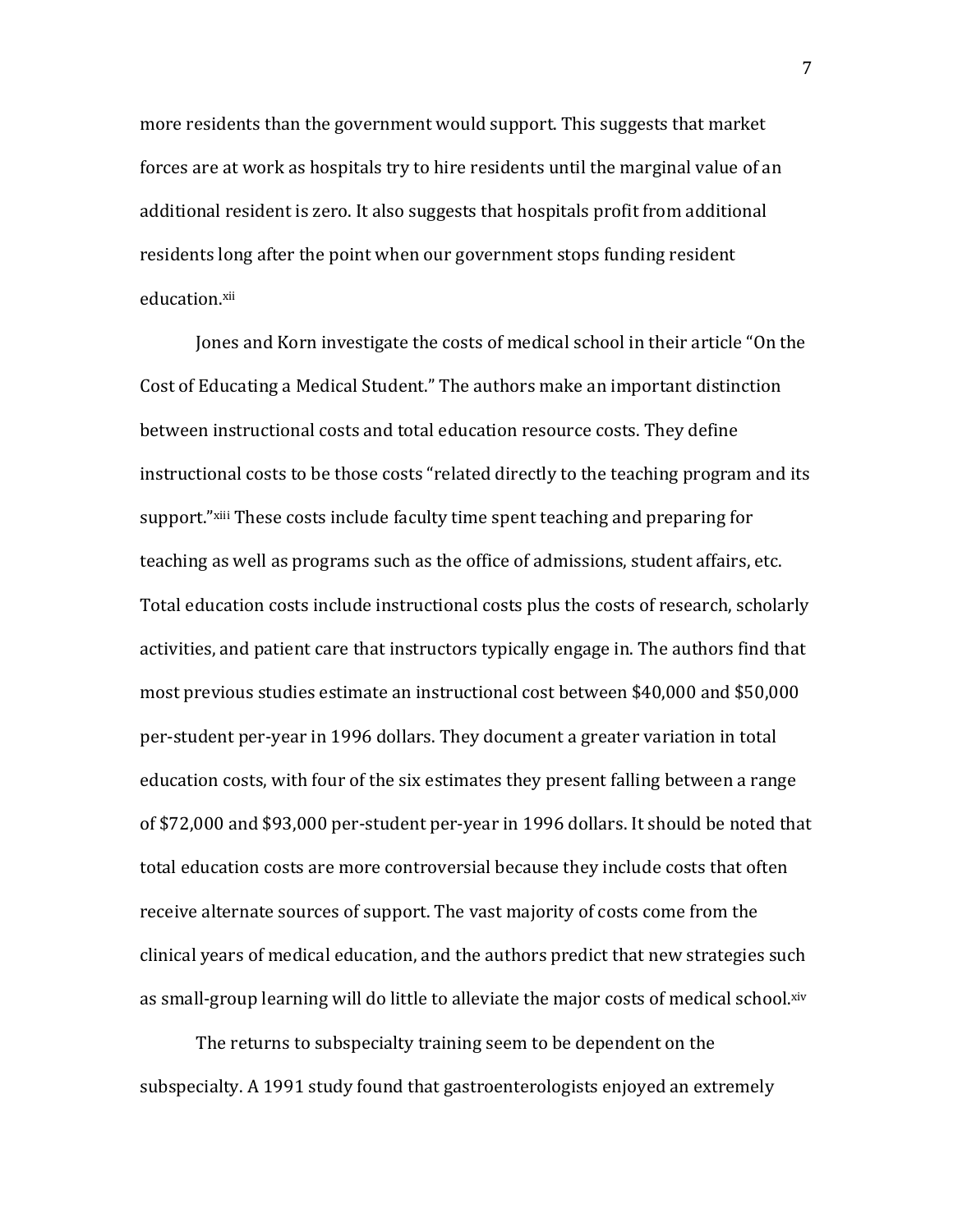large return to scale for their additional training while rheumatologists experienced a negative return. This suggests that procedure-based medicine appears to be more financially attractive than cognitive-based specialties.<sup>xv</sup>

Attempts to estimate the rate of return for medical students are numerous within medical economics literature. Sloan estimated a rate of return to training of 18.2% in 1966, which increased by 1.6% since his 1962 estimate.<sup>xvi</sup> Sloan adjusted physician's incomes for inflation but he used nominal interest rates, so he may have underestimated his returns. xvii Feldman and Scheffler offer a 22% estimated return to training for medical school in 1970. *xviii* They use estimates of student expenses less estimates of scholarships. They also assume that all doctors both live to age 65 and retire at age 65. Another estimate by Fein and Weber finds the rate of return to be 15% in 1966.<sup>xix</sup> This assumes no military service or real growth in earnings for the comparative group of white male graduates. These estimates and their corresponding methodologies will be very useful for my paper as I try to estimate the rates of return to training and the net present values for investments in medical education in 2009.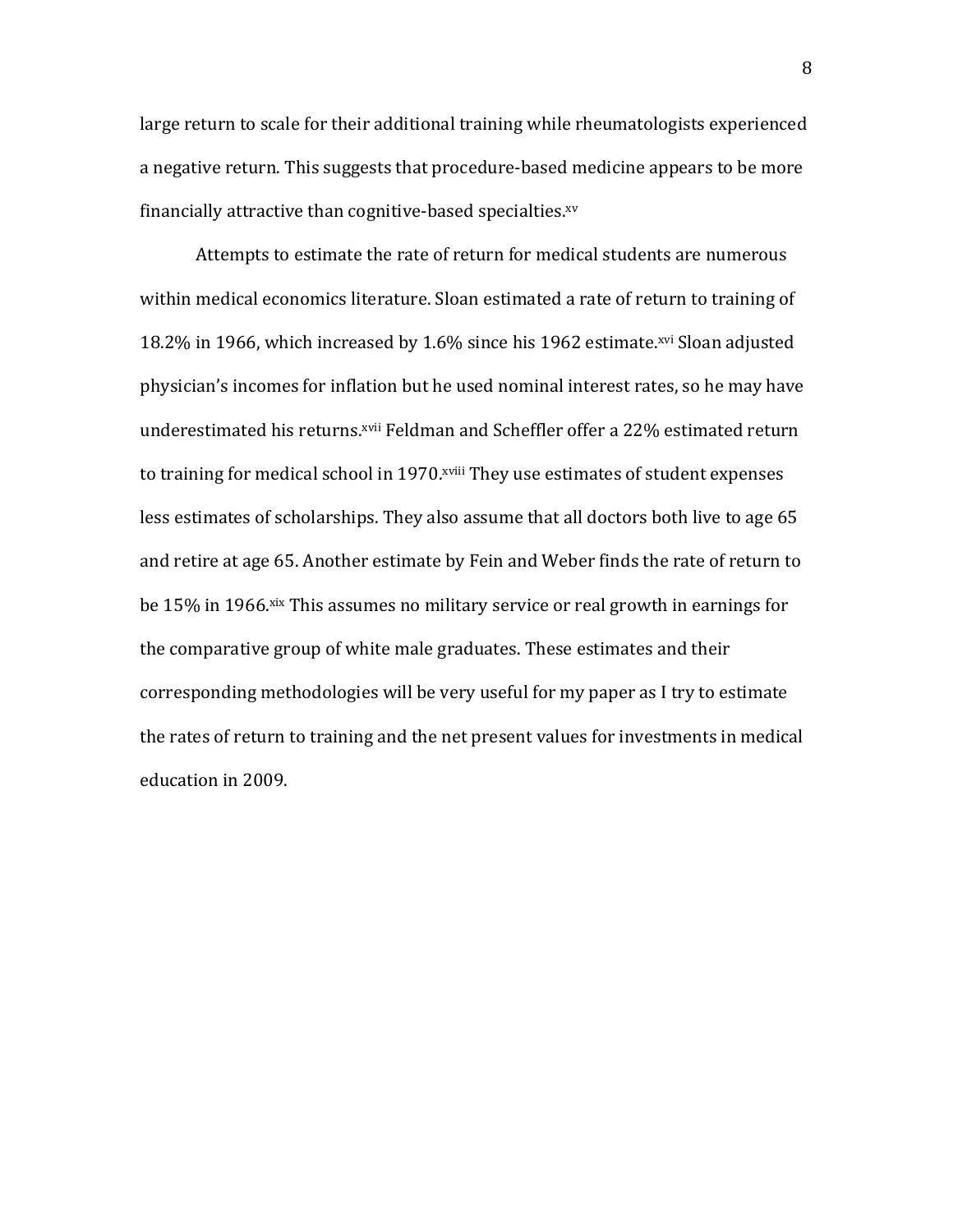#### **Methodology**

I will carry out my analysis in several stages. I will first investigate the costs of gaining a medical education. This will include the costs of medical school, graduate medical education, and the costs of foregone wages in the period of schooling for medical students. I will then determine post-tax annual wage streams for different specialties that take into account wage growth rates. Finally, I will use these cost and revenue streams to calculate the internal rate of return and the net present value of an investment in medical school across different specialties. I will carry out this analysis twice under different sets of assumptions regarding salary growth rates, student financial aid, and student debt payments.

In investigating the costs of medical school, I will only include instructional costs and exclude the costs of scholarly activities and patient care. Such costs apply only indirectly to student education and their exclusion will make my estimates more conservative. In *Is There A Doctor In The House?*, Scheffler averages across three sources to estimate a per-student annual instructional cost of \$73,807. This translates to an instructional cost of \$73,544.41 in 2009 dollars. $^{xx}$ 

Tuitions and fees cover a portion of a medical school's instructional costs. To estimate medical school tuitions I used reports published by the American Academy of Medical Colleges (AAMC). They publish data on tuitions that include student fees and health insurance costs for residents and non-residents of all U.S. accredited public and private medical schools. Since medical schools tend to charge differently depending on one's in-state residency status, I took a weighted average of tuitions for each school based on the proportion of in-state and out-of-state students that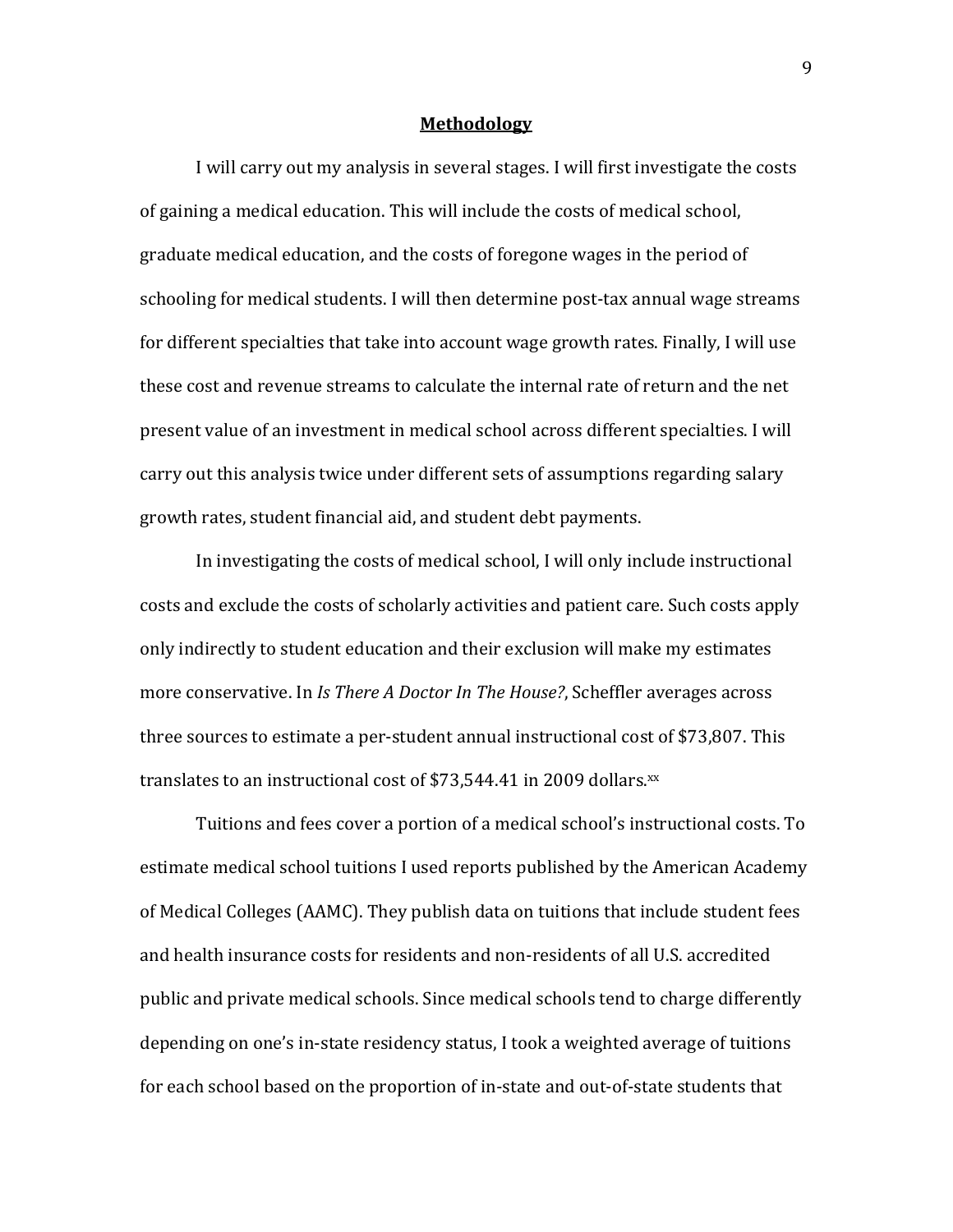enrolled in a particular school in 2010.<sup>xxi</sup> By using these numbers, I assume that the proportions of in-state and out-of-state enrollees remain fairly stable over time. I also assume that all medical schools have a roughly equal incoming class size. I find the combined average of tuitions and fees of all medical schools to be  $$36,369.68$ . It should be noted that this number does not include expenses for food or housing. AAMC states that tuitions for public schools increased by 7.1% for residents and 6.3% for non-residents between the 2009-2010 and 2010-2011. Private schools saw an increase of 4% for residents and a 3.6% increase for non-residents.<sup>xxii</sup> When I adjust for these numbers, I find an average tuition of \$33,586.77 for students attending medical school in 2009. Revenue from student tuitions makes up about 45.67% of the necessary funding for medical schools.

In order to accurately assess costs, we must also include the opportunity costs of foregone wages that one incurs by attending medical school. I will consider the opportunity cost as the average starting salary of a class of 2009 graduate. One estimate finds this number to be  $$49,353$ .  $xxiii}$  This equates to  $$37,014.75$  after taxes for a single individual filing in the 2009 fiscal year. By age 24, this wage increases to \$38,865.49 if we assume an annual wage growth rate of 5%.

We now know enough information to assess the costs for a year of medical school. It costs society \$112,409.90 to educate a first year medical student. Students incur a cost of  $$72,452.26$  (64.45% of the total cost) via tuition and foregone wages. I assume that the wages of a college graduate increase by 5% annually, which will increase the opportunity cost of foregone wages as medical students continue through their education.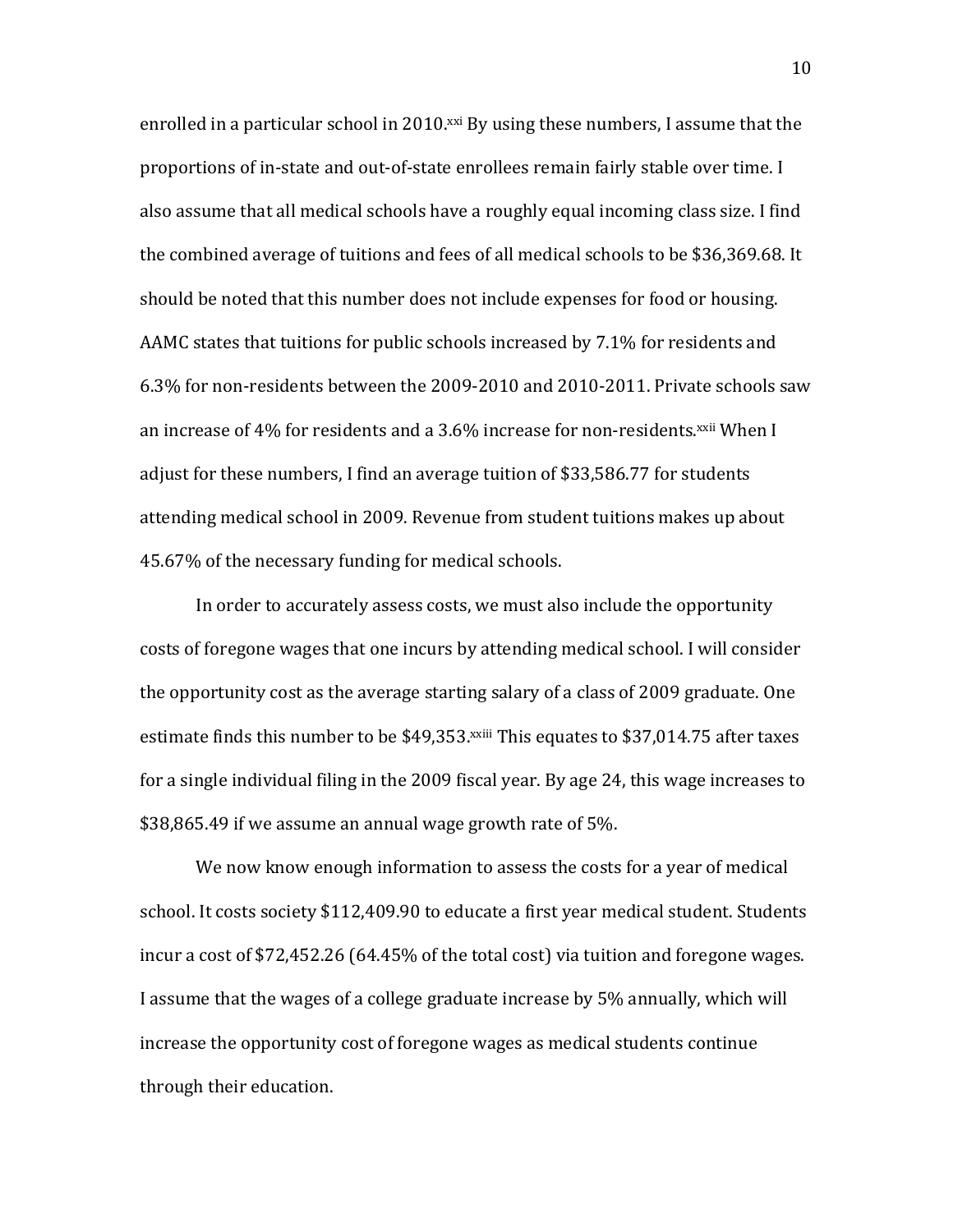#### **Residency/Internship\$Costs**

In additional to medical school, future doctors must undergo graduate medical education. The length of internships, residencies, and fellowships all depend on the desired specialty of the future doctor. Table  $\overline{A}$  below presents a list of specialties and the number of years of internship and residency that are required for these specialists to be board certified. I obtained this information from board certification websites, FREIDA online, and various other sources. Subspecialties also exist for many of the specialties listed in the table. Subspecialty training usually involves a post-residency fellowship that can last from one to three years. It should be noted that this chart is not exhaustive and it excludes professions related to the medical field, such as dentists and veterinarians.

Entering into a residency involves both earning a wage and foregoing an opportunity cost. Since a medical school graduate with one year of experience can work in an emergency room, we can use an E.R. doctor's salary as an implied opportunity cost.xxiv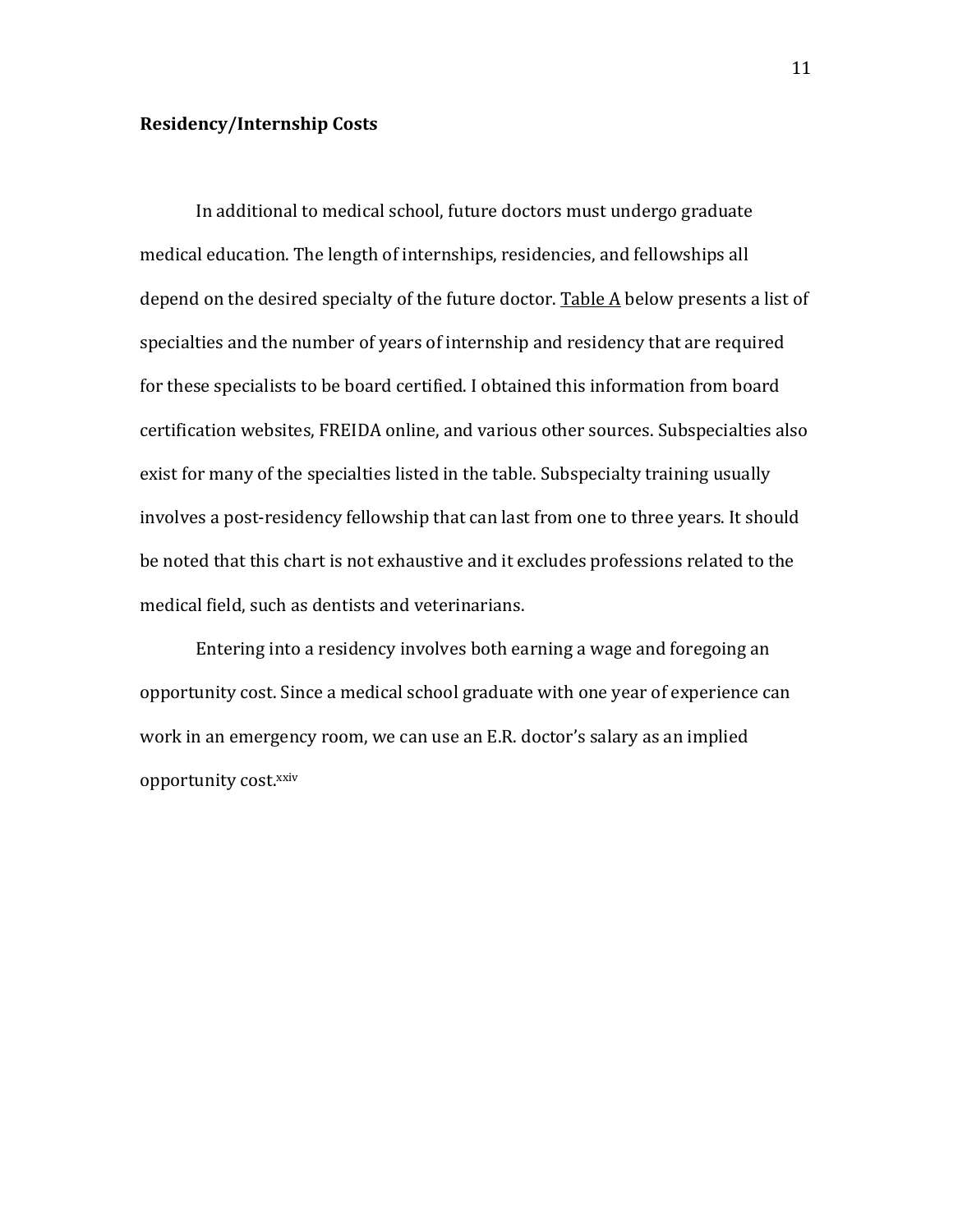## **Table A: Years of Training Required for Medical Specialists**

|                            |                | <b>Residency + Extra</b>    |
|----------------------------|----------------|-----------------------------|
| <b>Specialty</b>           | Internship     | <b>Training/Fellowships</b> |
| Immunology                 |                | 4                           |
| Anesthesiology             | $\mathbf{1}$   | 7                           |
| <b>Invasive Cardiology</b> |                | $7 - 8$                     |
| Cardiology (Non-Inv.)      |                | 6                           |
| Dermatology                | $\mathbf{1}$   | 3                           |
| <b>Emergency Medicine</b>  |                | $1+$                        |
| Endocrinology              |                | 6                           |
| <b>Family Practice</b>     |                | 3                           |
| Gastroenterology           |                | $5 - 6$                     |
| Hematology/Oncology        |                | $4 - 5$                     |
| <b>Internal Medicine</b>   |                | 3                           |
| Nephrology                 |                | $5 - 6$                     |
| Neurology                  |                | $4 - 6$                     |
| OB/GYN                     |                | 4                           |
| Ophthalmology              |                | $4+$                        |
| <b>Orthopedic Surgery</b>  |                | 5                           |
| Otolaryngology             |                | 5                           |
| Pathology                  |                | $\overline{4}$              |
| Pediatrics                 |                | $4+$                        |
| Physiatry                  |                | 4                           |
| Podiatry                   |                | 3                           |
| Psychiatry                 |                | $\overline{\mathbf{4}}$     |
| Pulmonology                |                | 5                           |
| <b>Radiation Oncology</b>  | 1              | $\overline{4}$              |
| Radiology                  | $\overline{1}$ | $4 - 6$                     |
| Rheumatology               |                | $5 - 6$                     |
| Surgery                    |                | $8 - 10$                    |
| <b>Urgent Care</b>         |                | $3 - 4$                     |
| Urology                    |                | $5 - 7$                     |
|                            |                |                             |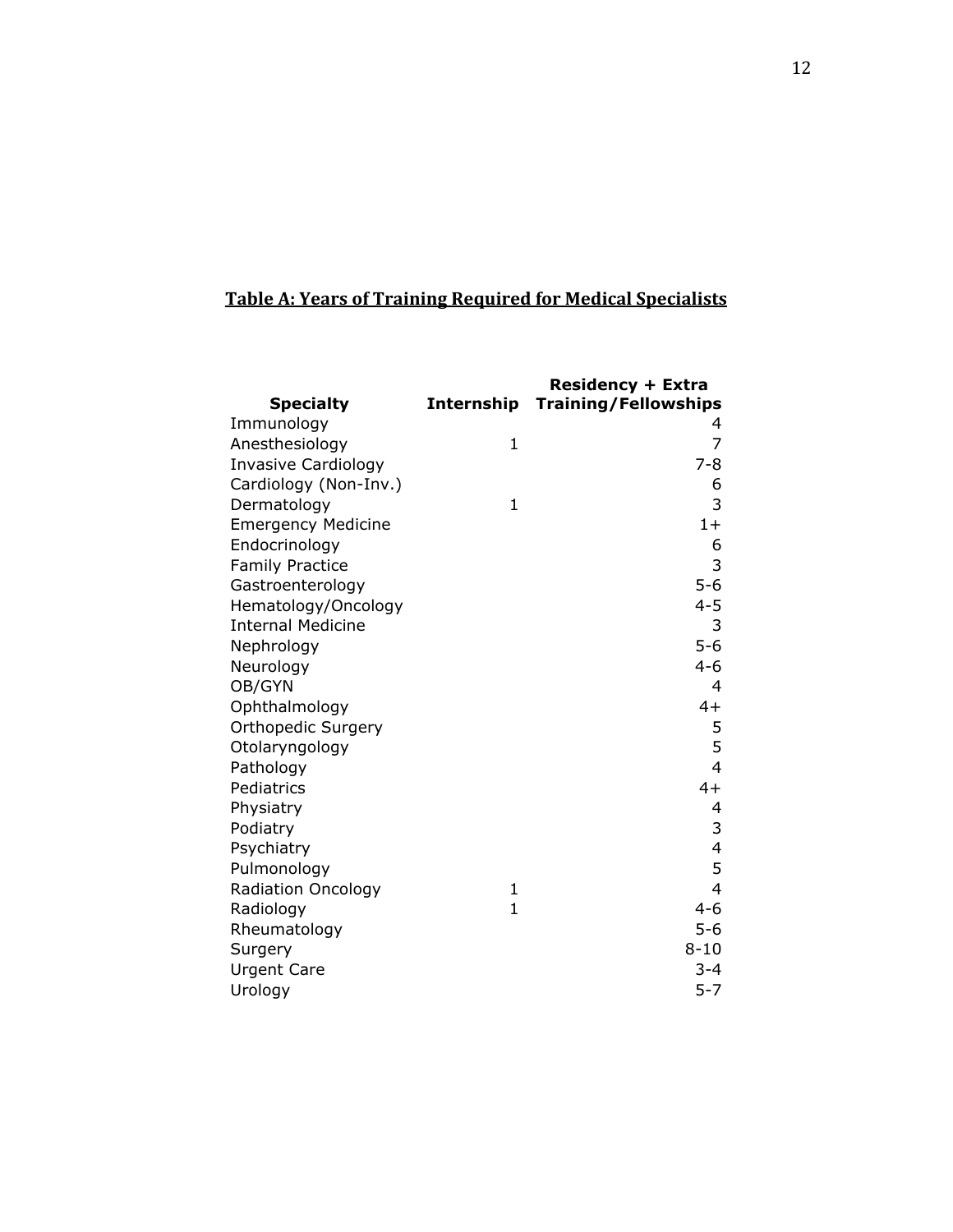I assume that an emergency room physician with one year of experience earns at the 25<sup>th</sup> percentile, which Medical Group Management Association (MGMA) reports to be \$225,028. This equates to \$150,768.76 after taxes for both single individuals and married couples filing jointly. I assume that this salary will increase by 5% annually. We can consider a recent college graduate's median post-tax salary of \$37,014.75 as the opportunity cost for a first-year resident. An emergency-room physician's salary stream will serve as the opportunity cost for residents after one year of residency.

The AAMC publishes reports that detail resident stipends nationwide. I used their Autumn 2009 report to estimate annual resident stipends based on year of residency.<sup>xxv</sup> While residency programs pay different salaries depending on location, specialty, and other factors, the variation among salaries appears small and not worth exploiting. Table B presents the earnings, opportunity costs, and net costs associated with up to 8 years in graduate medical training.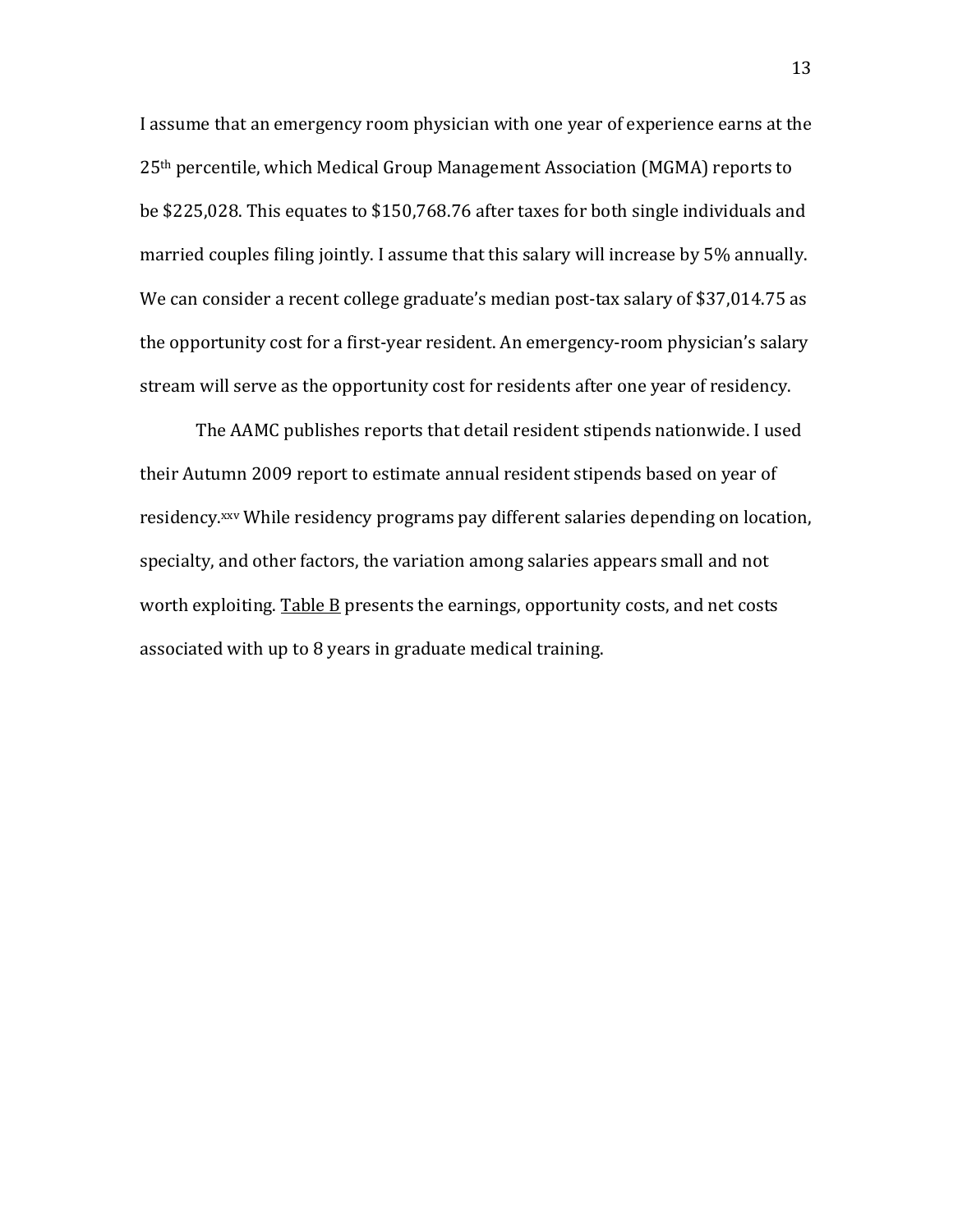### **Table B: Costs of Residency Training**

|           |          | Median   |             |              |              |
|-----------|----------|----------|-------------|--------------|--------------|
| Year in   | Expected | Salary   | Post-Tax    | Yearly Op.   | Net Annual   |
| Residency | Age      | Earned   | Income      | Cost         | Cost         |
|           | 29       | \$46,717 | \$35,037.75 | \$37,014.75  | $-$1977.00$  |
| 2         | 30       | \$48,406 | \$36,304.50 | \$150,768.76 | \$114,464.26 |
| 3         | 31       | \$50,406 | \$37,804.50 | \$158,307.20 | \$120,502.70 |
| 4         | 32       | \$52,599 | \$39,449.25 | \$166,222.56 | \$126,773.31 |
| 5         | 33       | \$54,689 | \$41,016.75 | \$174,533.69 | \$133,516.94 |
| 6         | 34       | \$57,000 | \$42,750.00 | \$183,260.37 | \$140,510.37 |
| 7         | 35       | \$58,909 | \$44,181.75 | \$192,423.39 | \$148,241.64 |
| 8         | 36       | \$61,059 | \$45,794.25 | \$202,044.56 | \$156,250.31 |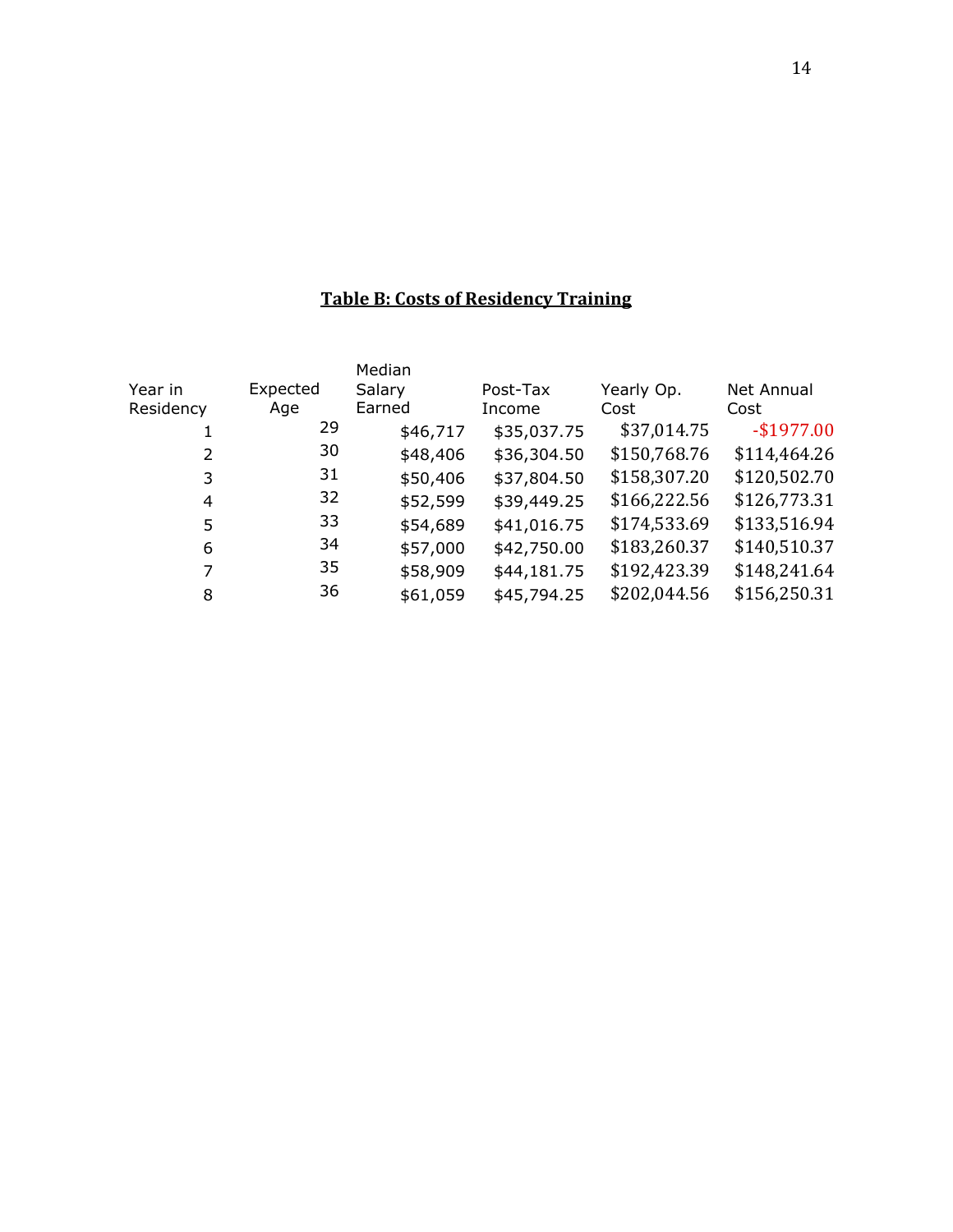#### **Physician Earnings, NPV, and Rate of Return**

Table C presents the median salaries and standard deviations for physicians of selected specialties. I determined post-tax salaries by assuming the 2009 tax rates for married individuals filing jointly. All salary data comes from the Medical Group Management Association's Physician Compensation and Production Survey. I used their printed 2010 report based on 2009 data. The report surveyed almost 58,000 physician and non-physician providers in over 2300 medical organizations. It lists salary data for 149 identified specialties broken down by type of organization, location, and numerous other factors.

We now have enough data to make a first estimate of the rate of return to medical education as well as a net present value calculation. To estimate this rate, I will solve the equation below, as presented by Fein and Weber in *Financing Medical Education*, for r:

$$
\sum_{i=1}^{n} \frac{R_i - C_i}{(1+r)^i} = 0
$$

i, and r represents the internal rate of return. I assume a retirement age of 65, so  $n = 1$  $R_i$  represents the revenues earned in year i,  $C_i$  represents the costs incurred in year  $=$  43 since the first term in the series represents the revenue-cost stream of a 22 year-old. Solving for r equates the present value of a physician's lifetime cost stream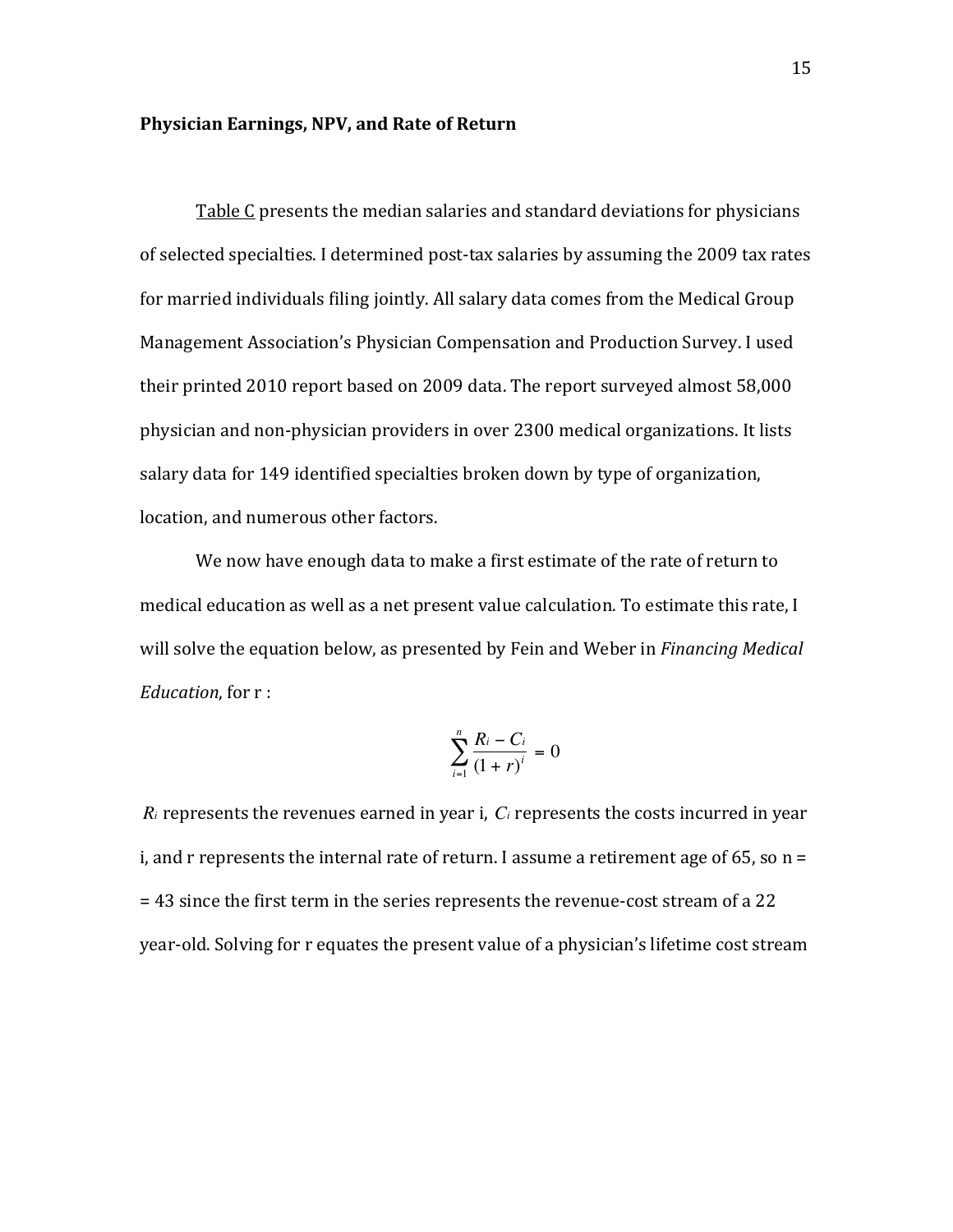### **Table C: Physician Median Salaries**

| Tax Rate: |           |                |                        |
|-----------|-----------|----------------|------------------------|
| Median    | Standard  | Married-       | <b>Median Post-Tax</b> |
| Salary    | Deviation | Jointly Filing | Salary                 |
| \$267,735 | 141606    | 0.33           | \$179,382.45           |
| \$423,657 | 128983    | 0.35           | \$275,377.05           |
| \$497,500 | 220555    | 0.35           | \$323,375.00           |
| \$421,377 | 187285    | 0.35           | \$273,895.05           |
| \$385,088 | 207895    | 0.35           | \$250,307.20           |
| \$262,475 | 90749     | 0.33           | \$175,858.25           |
| \$206,340 | 87554     | 0.28           | \$148,564.80           |
| \$183,999 | 80445     | 0.28           | \$132,479.28           |
| \$465,509 | 236292    | 0.35           | \$302,580.85           |
| \$367,564 | 225896    | 0.33           | \$246,267.88           |
| \$197,080 | 83982     | 0.28           | \$141,897.60           |
| \$290,986 | 152799    | 0.33           | \$194,960.62           |
| \$237,918 | 130989    | 0.33           | \$159,405.06           |
| \$392,189 | 152716    | 0.35           | \$254,922.85           |
| \$338,208 | 190441    | 0.33           | \$226,599.36           |
| \$473,770 | 272148    |                | \$307,950.50           |
| \$370,534 | 219072    | 0.33           | \$248,257.78           |
| \$347,958 | 185073    | 0.33           | \$233,131.86           |
| \$192,000 | 84320     | 0.28           | \$138,240.00           |
| \$241,115 | 140301    | 0.33           | \$161,547.05           |
| \$196,180 | 196180    | 0.28           | \$141,249.60           |
| \$191,267 | 81120     | 0.28           | \$137,712.24           |
| \$288,279 | 136430    | 0.33           | \$193,146.93           |
| \$518,991 | 193364    | 0.35           | \$337,344.15           |
| \$468,594 | 167411    | 0.35           | \$304,586.10           |
| \$226,206 | 104919    | 0.33           | \$151,558.02           |
| \$336,084 | 149482    | 0.33           | \$225,176.28           |
| \$205,385 | 93154     | 0.28           | \$147,877.20           |
| \$390,687 | 198522    | 0.35           | \$253,946.55           |
|           |           |                | 0.35                   |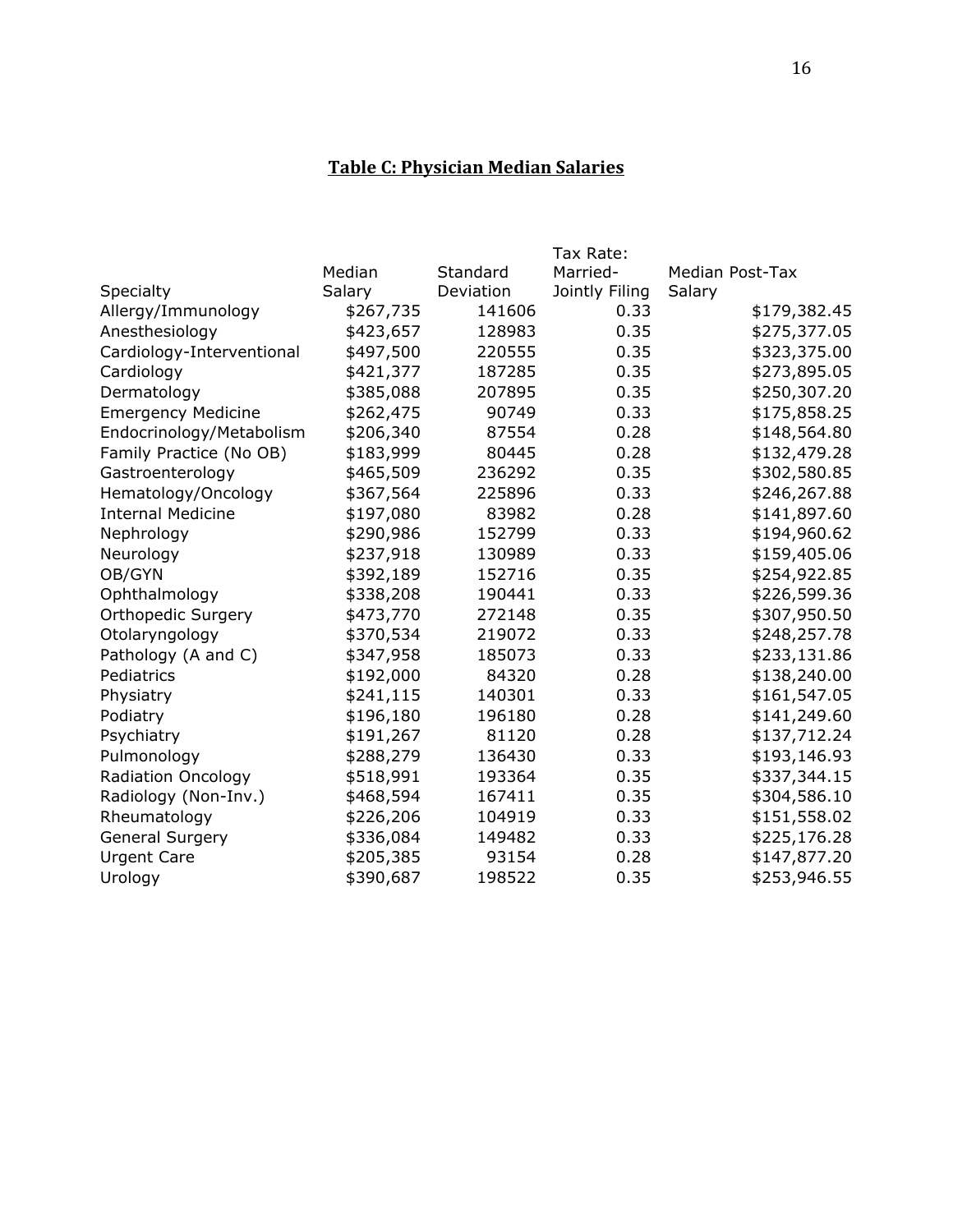with the present value of a physician's lifetime earnings. This will give us the internal rate of return for an aspiring physician graduating with an undergraduate degree in 2009. I will then calculate the net present value of an investment in medical school assuming the point-of-view of a 22-year old college graduate in baseyear 2009. The net present value can be determined from the following equation:

$$
\sum_{i=1}^{43} \frac{R_i - C_i}{(1+r)^i} = NPV
$$

I will calculate the NPV using discount rates of  $r=5%$  and  $r=10%$ .

It is important to understand the implications of IRR and NPV as they are calculated. IRR measures the efficiency of an investment. One may use IRR to assess the desirability of several investments that require an identical initial cost. xxvi Using IRR to compare investments with different initial costs, however, can be misleading. The different medical specialties I will be analyzing do not share the same initial costs unless they require the same amount of post-graduate training. The net present value offers us an unbiased account of investments in medical specialties. The net present value terms will allow us to see the expected values of medical investments in 2009 dollars. These terms will also allow us to compare different specialties to each other on a level playing ground.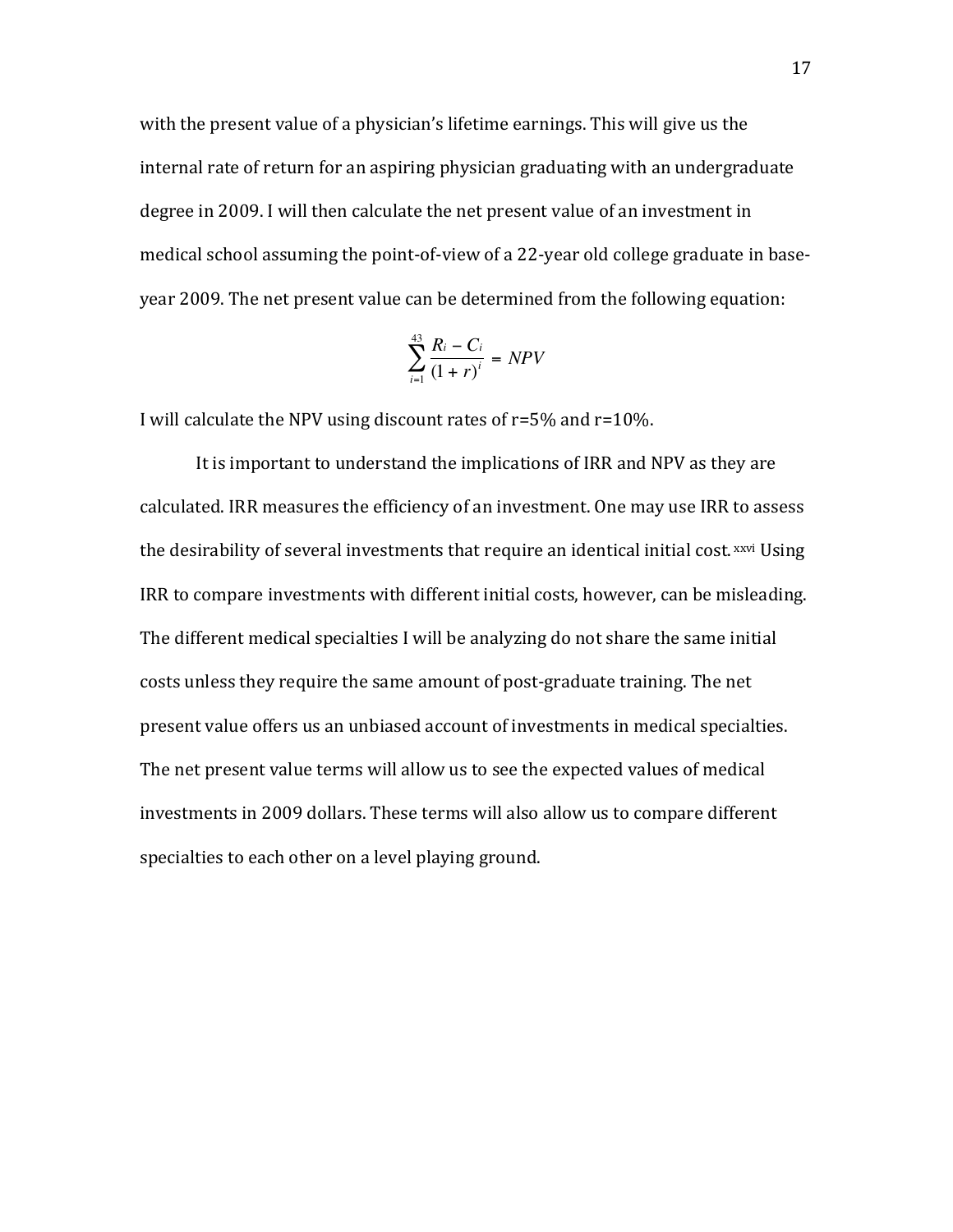#### **Results**

Table D contains the results of my internal rate of return and net present value calculations. Once a physician started earning a salary, I subtracted the opportunity cost of foregone wages from that salary. I used the average wage of a same-aged person with a college degree to calculate the opportunity cost. I assumed a college-graduate post-tax starting wage of \$37,014 in 2009 and I assumed an annual  $5\%$  growth rate for that starting wage. This growth rate includes an assumed 3% inflation rate and an assumed 2% age-related real growth rate. To produce a physician's revenue stream, I assumed a starting salary equal to the median wage as listed by MGMA. I assumed a 3% annual growth rate from inflation starting in 2009, but no real age-related growth rate for physicians. In addition, I assumed no costs or revenues in the first two periods. These periods corresponds to years 2009 and 2010 when a potential medical student would be 22 and 23, respectively. I also assumed that resident stipends, medical school tuitions, taxation rates, and average starting salaries for college graduates remain unchanged throughout the time series. Finally, I assumed that no physician took any time off in between medical school, residency, and the beginning of professional practice.

The figures shown in  $Table D$  may be overestimates for several reasons. They assume no interest payments on student loans. Including these numbers would decrease both the net present values and rates of return, although these losses could be somewhat offset if we include the average amount of aid awarded to students. The estimates also assume that a physician earns the median salary throughout his or her lifetime before we take inflation into account. This assumption can be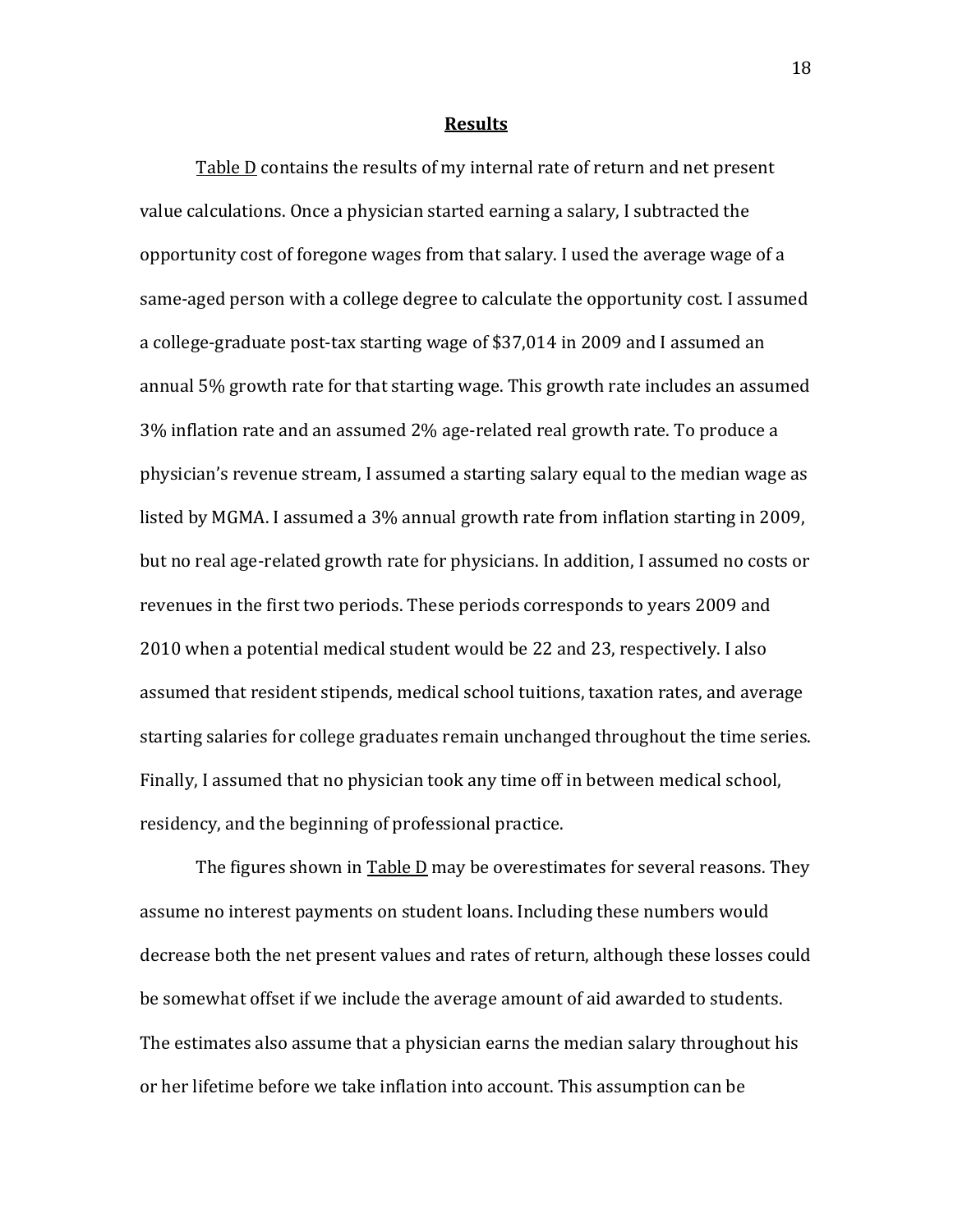### **Table D: IRR and NPV of Various Specialties\***

|                           |                |                |            | Years of                |                 |
|---------------------------|----------------|----------------|------------|-------------------------|-----------------|
|                           |                |                |            | Grad.                   | Median Annual   |
|                           |                |                |            | Education               | Earnings (Post- |
| Specialty                 | NPV; $r=5%$    | $NPV; r=10%$   | <b>IRR</b> | Assumed                 | Tax)            |
| Radiation Oncology        | \$4,795,970.56 | \$1,411,241.33 | 23.4%      | 5                       | \$337,344.15    |
| Radiology (Non-Inv.)      | \$4,470,770.01 | \$1,450,090.60 | 35.3%      | 6                       | \$304,586.10    |
| <b>Orthopedic Surgery</b> | \$4,226,224.35 | \$1,218,517.21 | 22.2%      | 5                       | \$307,950.50    |
| Gastroenterology          | \$3,837,485.46 | \$1,012,668.57 | 19.5%      | 6                       | \$302,580.85    |
| Interv. Cardi.            | \$3,635,537.81 | \$809,967.19   | 16.6%      | 8                       | \$323,375.00    |
| OB/GYN                    | \$3,449,286.38 | \$1,028,408.96 | 22.4%      | $\overline{4}$          | \$254,922.85    |
| Dermatology               | \$3,356,122.59 | \$995,823.84   | 22.2%      | 4                       | \$250,307.20    |
| Cardiology                | \$3,286,550.60 | \$815,881.42   | 18.1%      | 6                       | \$273,895.05    |
| Otolaryngology            | \$3,069,181.91 | \$827,132.43   | 19.3%      | 5                       | \$248,257.78    |
| Hematology/Oncology       | \$3,030,611.07 | \$814,085.34   | 19.2%      | 5                       | \$246,267.88    |
| Pathology                 | \$3,009,449.92 | \$874,571.00   | 21.1%      | $\overline{\mathbf{4}}$ | \$233,131.86    |
| Urology                   | \$2,933,006.68 | \$716,698.52   | 17.5%      | 6                       | \$253,946.55    |
| Ophthalmology             | \$2,877,595.80 | \$828,453.48   | 20.7%      | 4                       | \$226,599.36    |
| Anesthesiology            | \$2,816,181.88 | \$558,862.45   | 15%        | 8                       | \$275,377.05    |
| Pulmonology               | \$2,000,951.27 | \$465,789.42   | 16.1%      | 5                       | \$193,146.93    |
| <b>General Surgery</b>    | \$1,959,222.38 | \$296,233.50   | 13%        | 8                       | \$225,176.28    |
| Immunology                | \$1,924,554.27 | \$495,116.03   | 17.4%      | 4                       | \$179,382.45    |
| Nephrology                | \$1,836,012.96 | \$357,732.33   | 14.3%      | 6                       | \$194,960.62    |
| Physiatry                 | \$1,564,558.73 | \$369,203.37   | 15.8%      | 4                       | \$161,547.05    |
| <b>Internal Medicine</b>  | \$1,330,284.38 | \$337,287.65   | 16.4%      | 3                       | \$141,897.60    |
| Podiatry                  | \$1,316,675.80 | \$332,364.84   | 16.3%      | 3                       | \$141,249.60    |
| <b>Urgent Care</b>        | \$1,288,642.01 | \$272,698.26   | 14.6%      | $\overline{\mathbf{4}}$ | \$147,877.20    |
| Psychiatry                | \$1,242,388.07 | \$305,491.73   | 15.9%      | 4                       | \$137,712.24    |
| Neurology                 | \$1,174,766.69 | \$141,354.57   | 11.9%      | 6                       | \$159,405.06    |
| <b>Family Practice</b>    | \$1,132,491.21 | \$265,737.25   | 15.3%      | 3                       | \$132,479.28    |
| <b>General Pediatrics</b> | \$1,094,121.62 | \$204,662.48   | 13.6%      | 4                       | \$138,240.00    |
| Rheumatology              | \$1,028,830.98 | \$93,600.44    | 11.3%      | 6                       | \$151,558.02    |
| Endocrinology             | \$973,164.42   | \$75,384.83    | 11.1%      | 6                       | \$148,564.80    |

\*Table sorted from highest to lowest NPV values (for  $r = 5\%$ )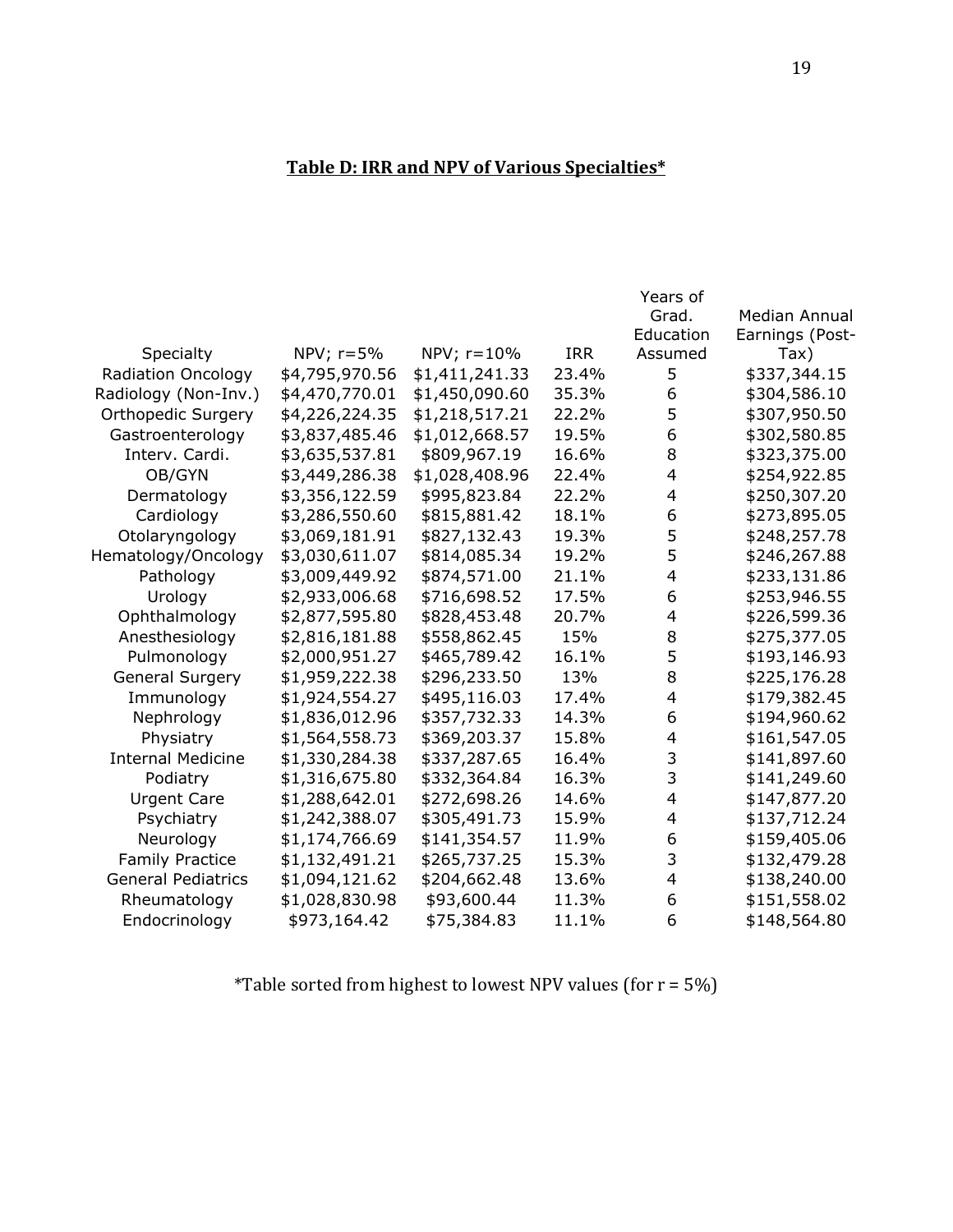improved upon. It is well known that a physician's income grows over time because of increased experience as well as inflation.

Scheffler notes that a doctor's wage distribution rests on two factors: "the value added from work experience and the depreciation of a doctor's medical experience as new techniques replace those he or she learned in medical school."xxvii He goes on to state that physicians between forty-two and fifty-one earn 16% more on average than younger doctors. In addition, physicians between fifty-one and sixty-two make 1% more on average than those in the forty-two to fifty-one age bracket.<sup>xxviii</sup> It would seem that an accurate revenue stream should take these growth rates into account.

In Table  $E$  I recalculate the values found in Table D with several new assumptions. Firstly, I take student aid into account. In 2011, approximately 88.8% of professional degree students received some sort of aid. Of those students, the average aid awarded amounted to \$27,500.xxix When weighted, the total aid for all students on average amounts to \$24,420 annually. To incorporate this number, I subtract it from student tuition payments.

I also consider interest payments on student loans. Creditors offer many different types of loans to students, and this makes it very difficult to infer a general loan payment structure. For my purposes, I assume that a typical student accrues \$100,000 in interest payments from loans for medical school. I assume that this student pays \$5,000 in interest payments annually during the first three years out of medical school and \$12,140 annually for an additional seven years.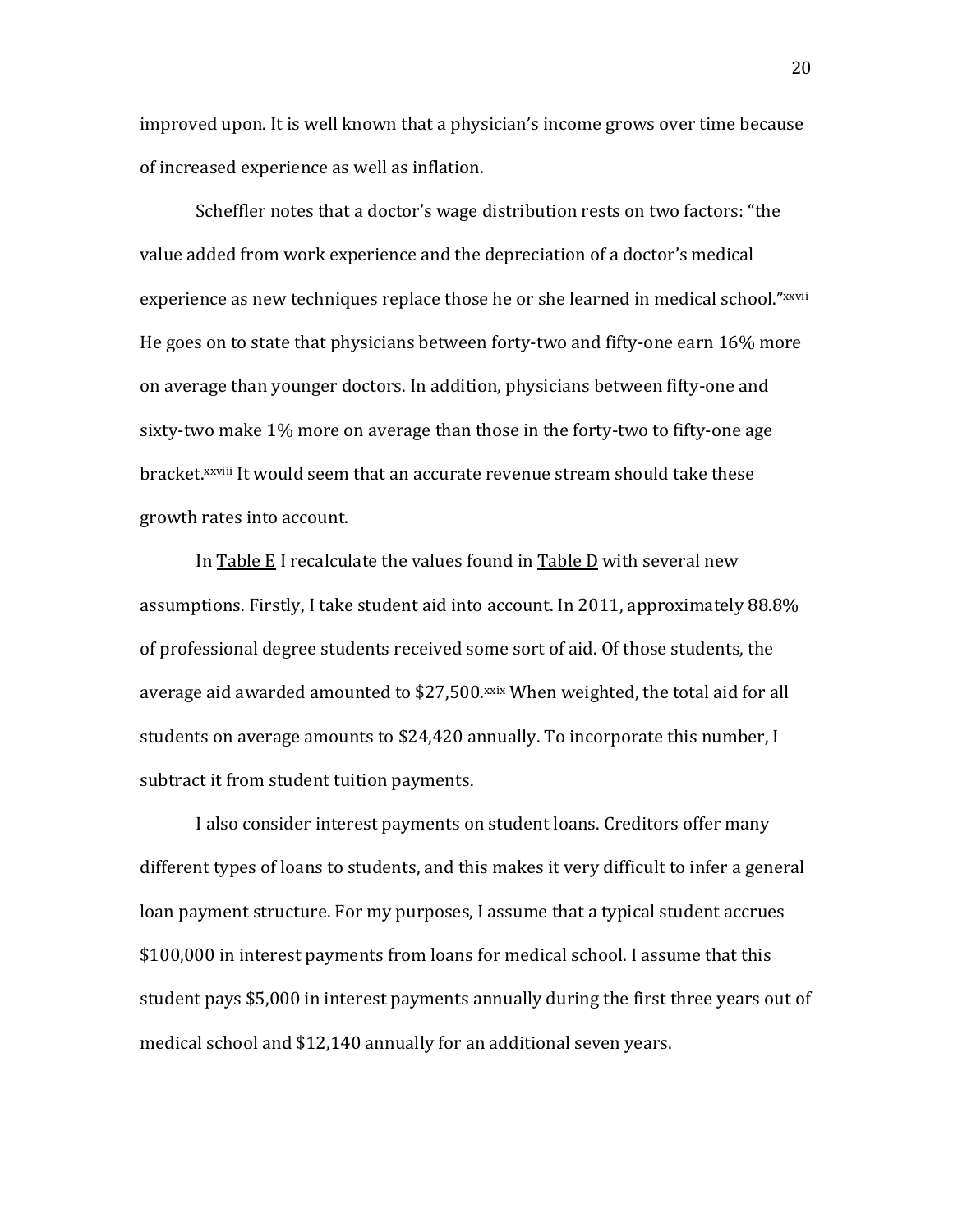### Table E: IRR and NPV under new assumptions\*

|                           | NPV; $r=5%$  | % Change<br>in NPV<br>From<br>Previous | NPV; r=10%   |            | Years of<br>Grad.<br>Edu. | Median<br>Annual<br>Earnings |
|---------------------------|--------------|----------------------------------------|--------------|------------|---------------------------|------------------------------|
| Specialty                 | (in dollars) | Table                                  | (in dollars) | <b>IRR</b> | Assumed                   | (Post-Tax)                   |
| Radiology-Non Inv.        | 4,301,284.34 | $-3.94$                                | 1,454,997.87 | 38.9%      | 6                         | 304,586.10                   |
| <b>Radiation Oncology</b> | 3,884,215.26 | $-23.47$                               | 1,174,969.87 | 23.4%      | 5                         | 337,344.15                   |
| <b>Orthopedic Surgery</b> | 3,432,448.10 | $-23.12$                               | 1,018,503.70 | 22.2%      | 5                         | 307,950.50                   |
| OB/GYN                    | 3,165,309.35 | $-8.971$                               | 986,424.22   | 23.7%      | $\overline{4}$            | 254,922.85                   |
| Gastroenterology          | 3,039,129.76 | $-26.26$                               | 824,607.32   | 19.4%      | 6                         | 302,580.85                   |
| Dermatology               | 2,814,241.98 | $-19.25$                               | 861,402.98   | 22.5%      | $\overline{4}$            | 250,307.20                   |
| Interv. Cardiology        | 2,742,582.17 | $-32.55$                               | 618,964.75   | 16.3%      | 8                         | 323,375.00                   |
| Hematology/Onc.           | 2,674,775.11 | $-14.26$                               | 756,089.52   | 20.0%      | 5                         | 246,267.88                   |
| Cardiology                | 2,545,288.83 | $-29.12$                               | 626,938.91   | 17.5%      | 6                         | 273,895.05                   |
| Otolaryngology            | 2,476,977.88 | $-23.90$                               | 687,583.75   | 19.3%      | 5                         | 248,257.78                   |
| Urology                   | 2,417,153.57 | $-21.34$                               | 615,119.70   | 17.6%      | 6                         | 253,946.55                   |
| Pathology                 | 2,379,780.39 | $-26.45$                               | 706,683.60   | 20.9%      | $\overline{4}$            | 233,131.86                   |
| Ophthalmology             | 2,317,505.29 | $-24.16$                               | 684,506.35   | 20.6%      | 4                         | 226,599.36                   |
| Anesthesiology            | 2,263,428.92 | $-24.42$                               | 466,393.98   | 15%        | 8                         | 275,377.05                   |
| Immunology                | 1,624,740.39 | $-18.45$                               | 437,800.64   | 17.7%      | $\overline{4}$            | 179,382.45                   |
| Pulmonology               | 1,596,370.70 | $-25.34$                               | 382,592.05   | 16%        | 5                         | 193,146.93                   |
| Physiatry                 | 1,584,174.67 | 1.23                                   | 423,354.48   | 17.5%      | $\overline{4}$            | 161,547.05                   |
| <b>General Surgery</b>    | 1,555,543.41 | $-25.95$                               | 240,990.87   | 12.9%      | 8                         | 225,176.28                   |
| Psychiatry                | 1,367,594.87 | 9.15                                   | 390,270.34   | 18.3%      | $\overline{4}$            | 137,712.24                   |
| <b>Internal Medicine</b>  | 1,300,797.79 | $-2.26$                                | 365,812.76   | 17.9%      | 3                         | 141,897.60                   |
| Nephrology                | 1,295,712.08 | $-41.69$                               | 237,407.32   | 13.6%      | 6                         | 194,960.62                   |
| Podiatry                  | 1,212,135.56 | $-8.624$                               | 333,349.30   | 17.4%      | 3                         | 141,249.60                   |
| Neurology                 | 1,145,951.56 | $-2.51$                                | 186,966.53   | 12.9%      | 6                         | 159,405.06                   |
| <b>Family Practice</b>    | 1,127,405.78 | $-0.45$                                | 302,325.71   | 16.8%      | 3                         | 132,479.28                   |
| <b>Urgent Care</b>        | 1,038,686.99 | $-24.06$                               | 229,096.77   | 14.6%      | $\overline{4}$            | 147,877.20                   |
| Rheumatology              | 957,454.53   | $-7.45$                                | 123,478.90   | 12%        | 6                         | 151,558.02                   |
| <b>General Pediatrics</b> | 924,561.29   | $-18.33$                               | 188,454.60   | 13.9%      | $\overline{4}$            | 138,240.00                   |
| Endocrinology             | 832,606.04   | $-16.88$                               | 81,428.72    | 11.4%      | 6                         | 148,564.80                   |
| Endocrinology             | 832,606.04   | $-16.88$                               | 81,428.72    | 11.4%      | 6                         | 148,564.80                   |

\*Table sorted from highest to lowest NPV values (r=5%)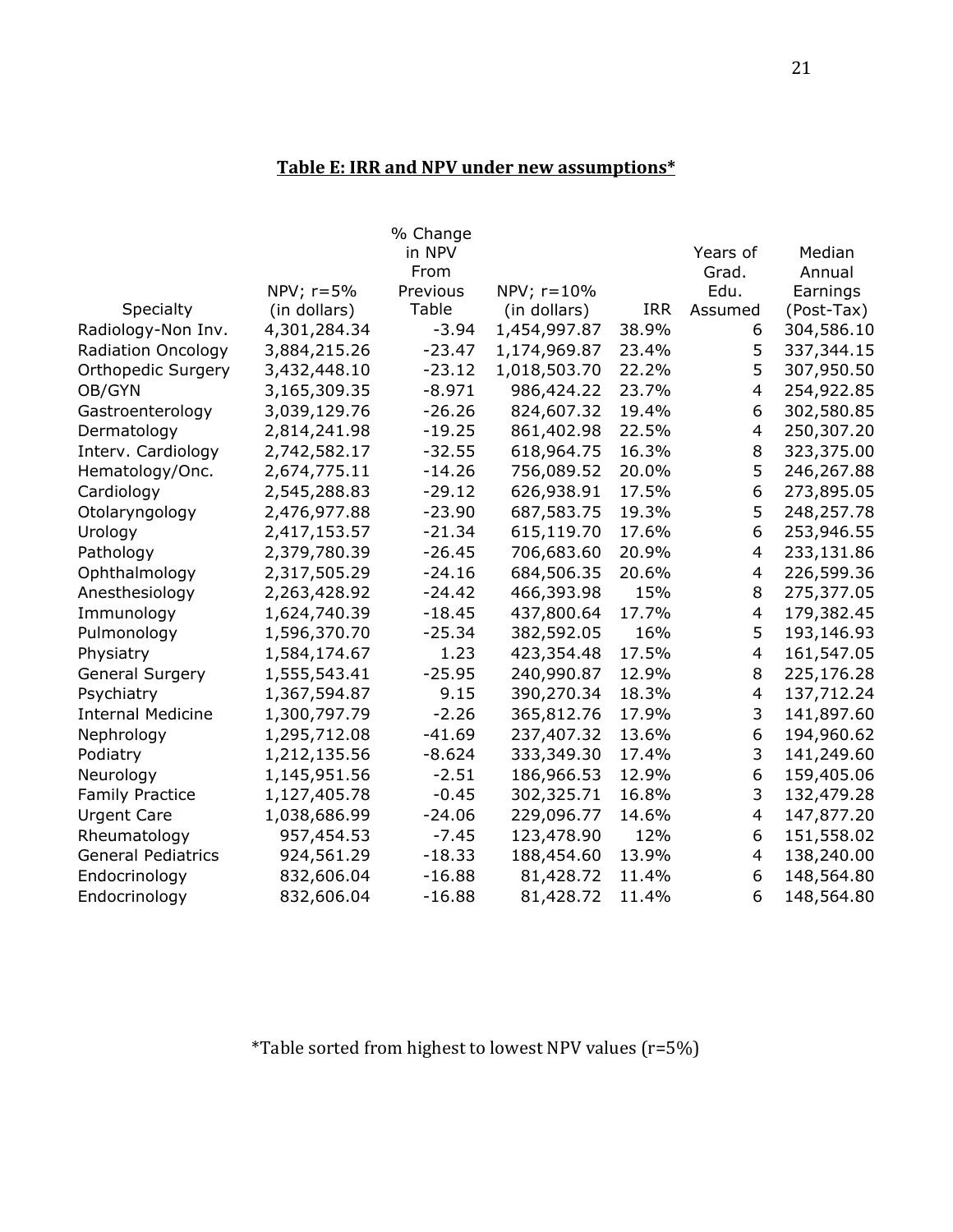These sums do not include payments on the original principle; they only include interest payments. These assumptions are similar to a sample repayment schedule presented by AAMC. This repayment schedule assumes an initial Federal Stafford loan of \$160,000 dollars with public service loan forgiveness with an assumed \$100,000 starting salary after residency.xxx To keep my estimates conservative, I assume no debt forgiveness. To take these interest payments into account, I will add them to the opportunity cost of foregone wages for residents and physicians for the appropriate years.

In addition, Table E takes into account real growth rates for physicians. To do this, I assume that a starting physician will earn a salary at the  $25<sup>th</sup>$  percentile of physicians in his or her specialty. I inflate the  $25<sup>th</sup>$  percentile salary by 3% annually from 2009 until I reach the year at which the physician in question starts practicing. Once we reach that year, I assume a growth rate of 6% until the physician turns forty-two. After that age, I assume a one-time growth rate of  $16\%$  and then no growth rate until the physician turns fifty-two. After fifty-two, I assume a one-time growth rate of 1% and then no additional growth rate for the rest of the revenue stream.

Interestingly, the net present values show a significant amount of variation under my new assumptions of debt load and changing salary growth. Many specialties saw a decrease of about 25% from my earlier calculations. The rates of return, however, remained fairly stable. It would seem that the interest payments weigh heavily on the net present values of medical education investments, although these values remain substantively positive.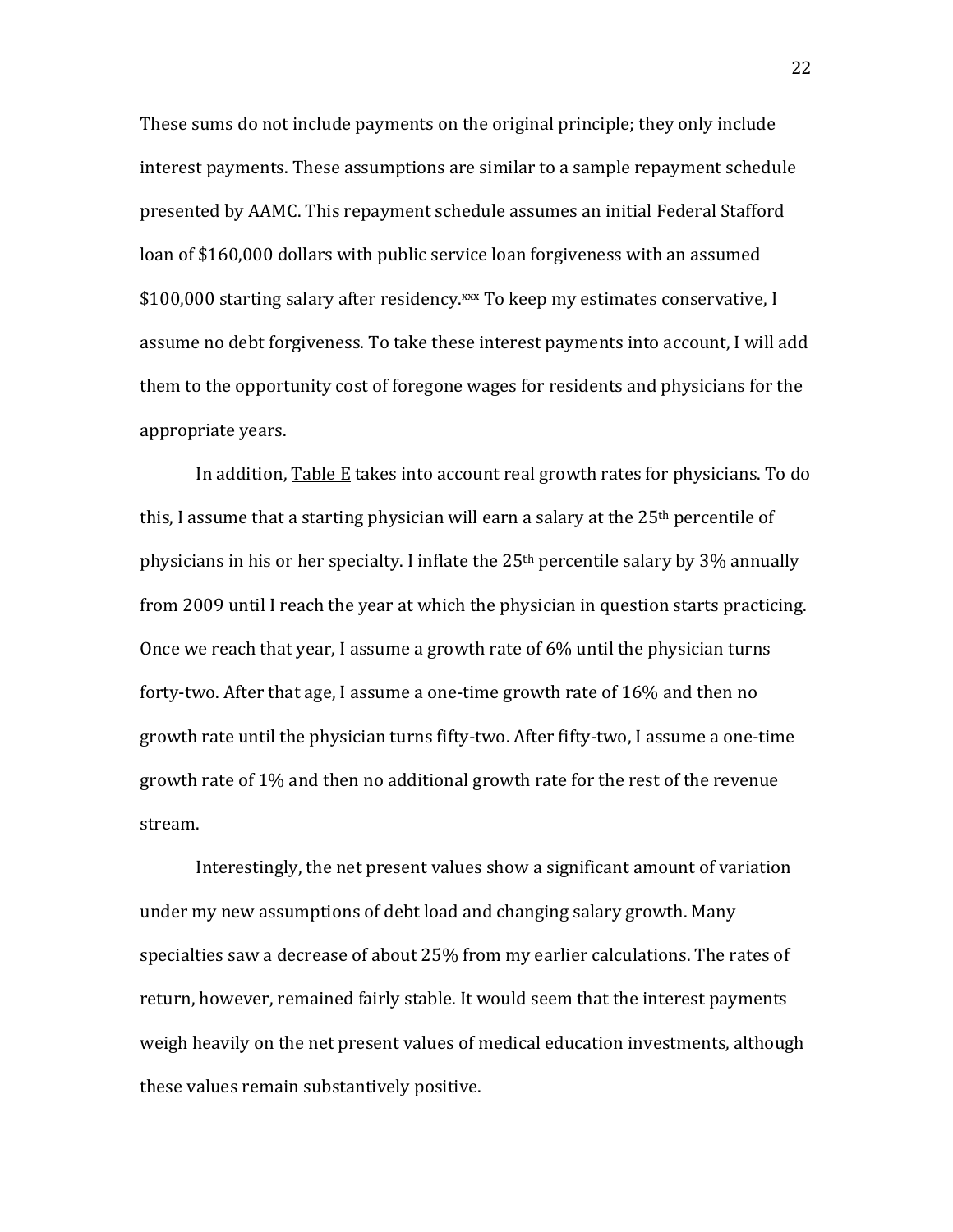Knowing the net present values of medical education investments will help us to analyze the predictive power of medical earnings on the worth of education investments. The two graphs below illustrate the relationships between median salaries in 2009 and the net present values I calculated with assumptions of student aid, interest payments, and different revenue streams. The relationships are very strong. With a discount rate of 5%, variations in earnings explain over 91% of the variation in net present values across specialties. With a discount rate of  $10\%$ . variations in earnings still manage to explain over  $80\%$  of the variation in net present values.

We can infer several trends from this information. These correlations seem to hint at increasing returns to scale for additional years of graduate medical education. Specifically, these correlations suggest that physicians receive increases in earnings that overcompensate for the opportunity costs of additional training. This assumes, of course, that additional years of residency and fellowship training result in higher earnings than lesser-trained physicians. The correlation between median earnings and the years of training necessary for the specialties I analyzed, however, is only .4588. While this correlation is significant, it reveals some inconsistencies between further training and earnings. If further training does not result in increased earnings to justify that training, then some physicians may find it profitable to avoid specialization. The link between longer training and higher earnings seems to be complicated, and a study of subspecialty earnings would be necessary to give a proper account of this relationship.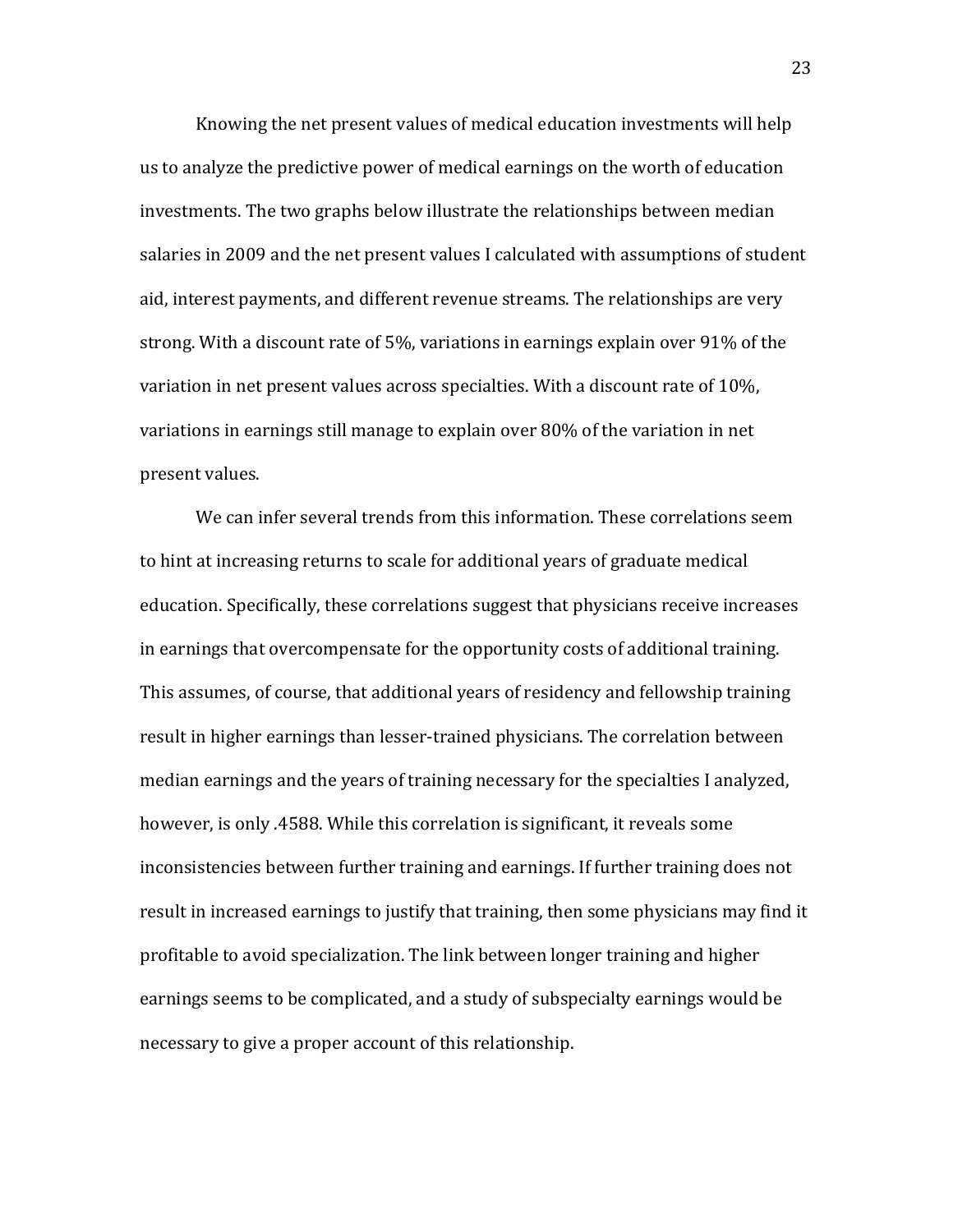

Correlation =  $.9124$ 



Correlation =  $.8021$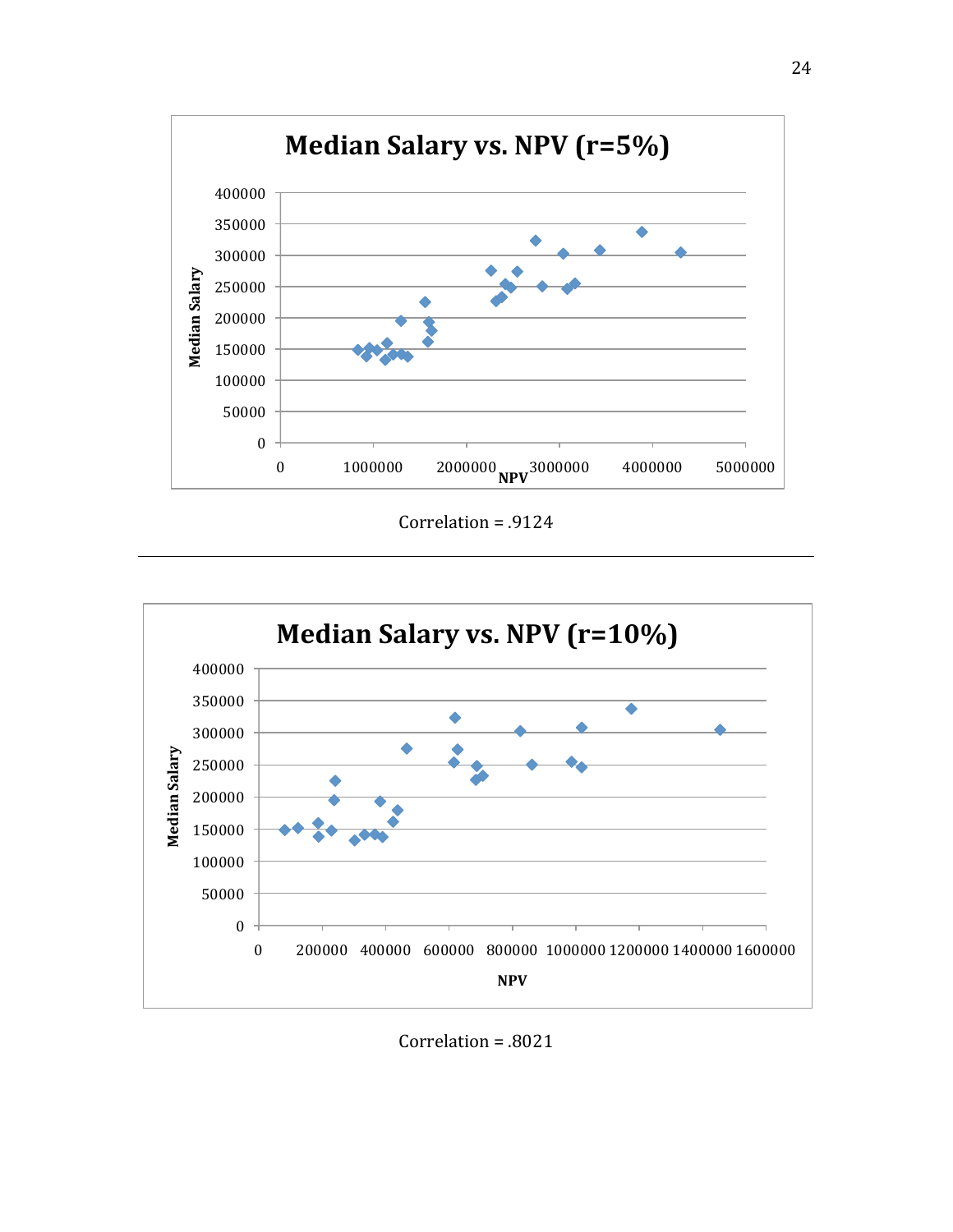#### **Conclusions**

Medical education remains a very profitable investment. Even under conservative conditions, the lowest-earning physician still finds a net present value of over \$81,000 on an investment in medical school with a 10% discount rate. Under a 5% discount rate, the highest earners I considered enjoy a net present value of over 4.3 million dollars on their investments under the same assumptions. The median earnings of different specialists tend to predict the net present values of medical school investments very well.

It should be noted that while I have not included subspecialties, we can make some guesses as to the net present values of these professions. Physicians can undergo fellowship training to sub-specialize in many of the fields considered in my analysis. Sub-specializing often leads to very high earnings. For example, while a general pediatrician earns a median salary of \$192,000, a pediatrician specializing in cardiology earns a median salary of \$322,506. Similarly, while a general surgeon earns a median salary of \$336,084, a neurological surgeon earns a median salary of \$600,525. Given the correlation between median salaries and net present values, it seems likely that at least some sub-specialty training fellowships will be highly profitable in the long run.

Of all the professions considered in my analysis, non-invasive radiologists enjoy the highest net present values and the second highest median earnings. Radiation oncologists and orthopedic surgeons trail in a close second and third, respectively. Endocrinologists see the lowest net present values of all specialties considered, followed by general pediatricians and rheumatologists.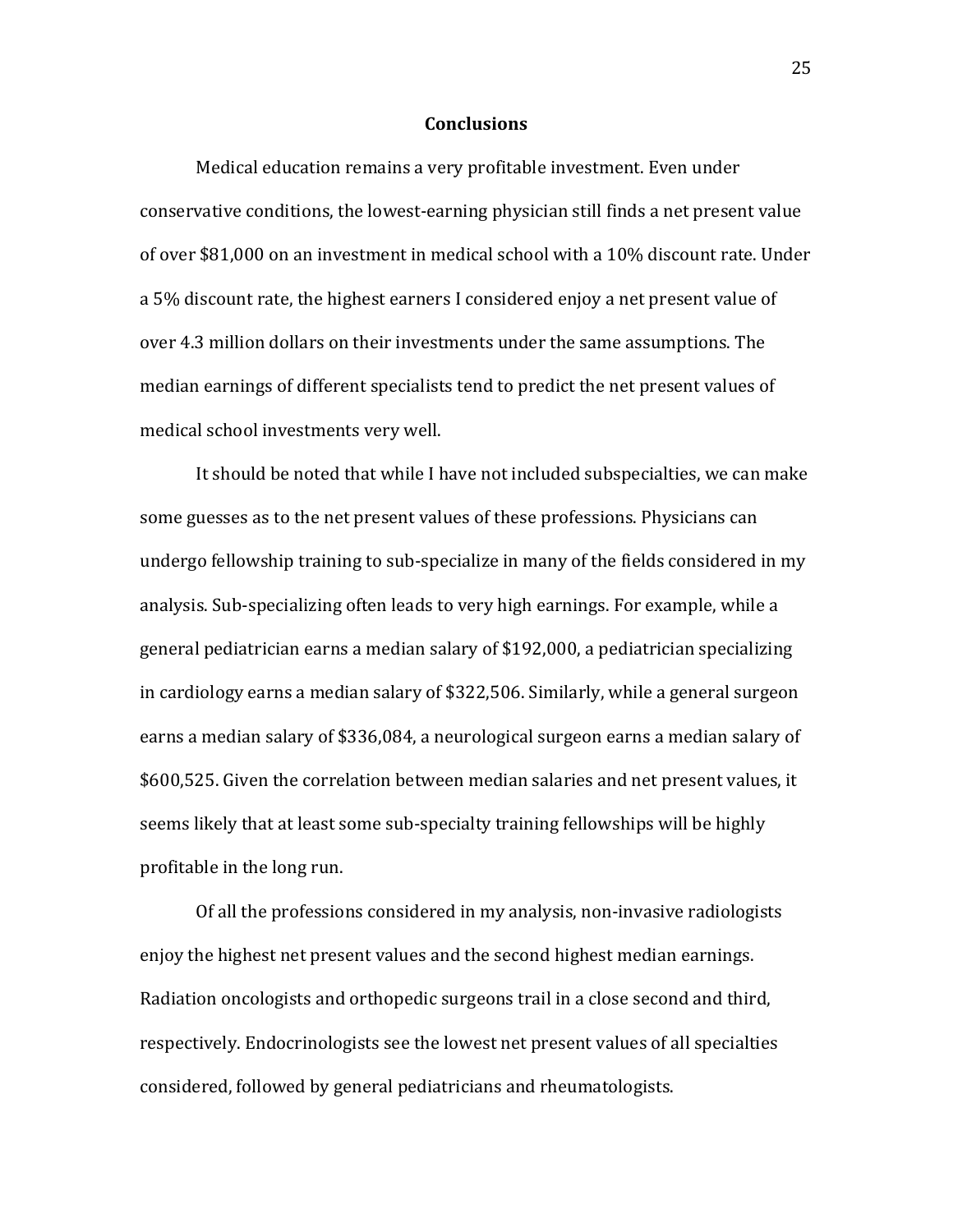Endocrinologists earn a higher median salary than general pediatricians, but they also undergo two more years of training. This suggests that endocrinologists receive negative returns to additional training when compared with general pediatricians.

I do not intend for these net present value and rate of return figures to incontrovertibly describe the financial gains of different specialties. I base my figures on many general assumptions. An increase in tax rates, a rise in average tuitions, a higher debt load, and a decision to take additional years off in-between graduation and medical school will all adversely affect both the net present values and rates of return on investments. Where you practice, how many hours a week you practice, racial concordance, and numerous other factors will also affect your long-run earnings. The net present values and rates of return described in this paper serve as baseline terms. An individual can use these figures and assume greater or lesser yields based on conditions specific to him or her.

Becoming a physician is, of course, a monumental decision. One should consider much more than financial incentives before deciding to pursue a career in medicine. The road to the medical community is long, personally demanding, and intellectually challenging. Evidence in this paper shows, however, that if you are lucky enough to gain acceptance to medical school, you will be rewarded significantly over the long run.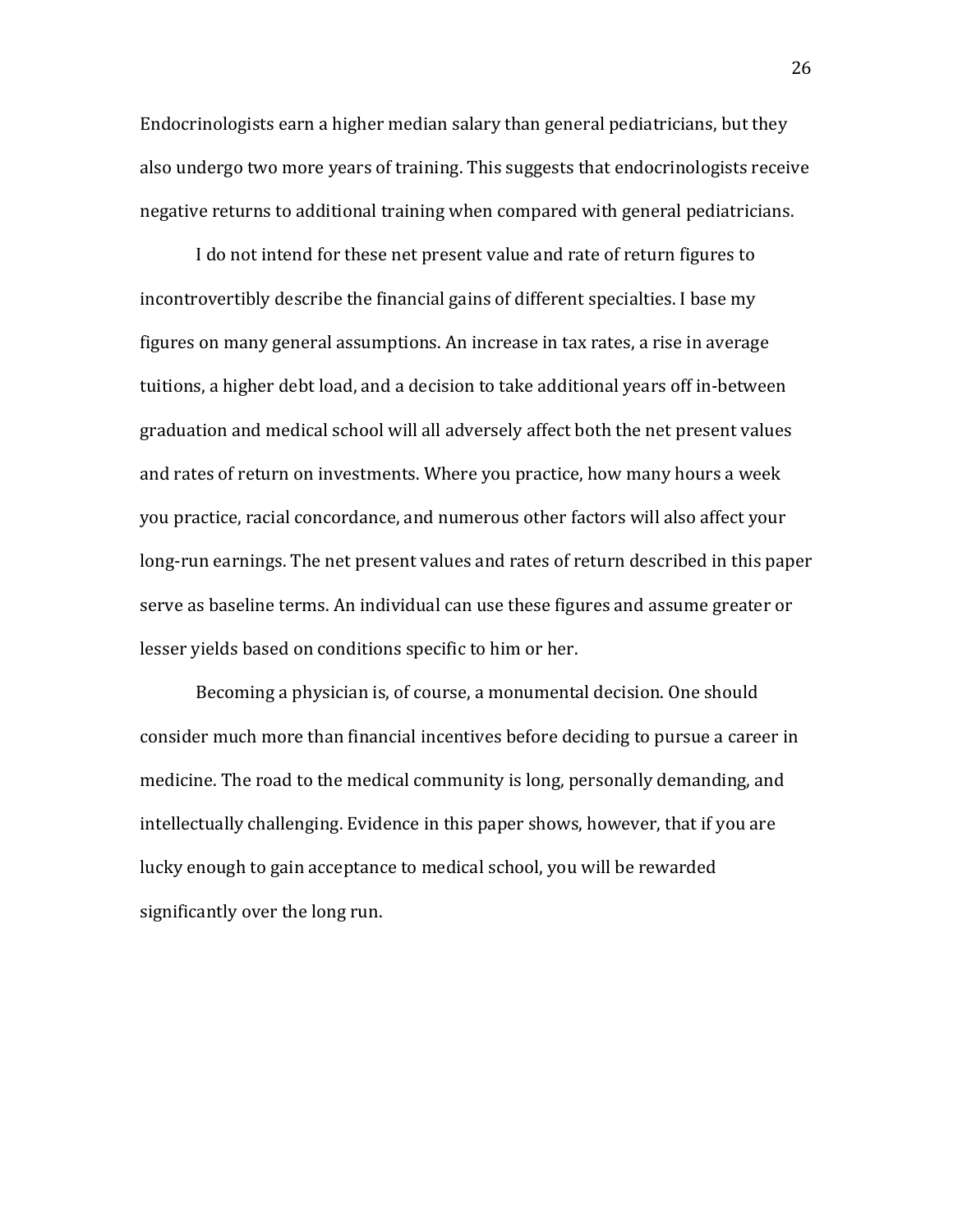#### **References**

#######################################################

<sup>i</sup> Leonhardt, David. "In Health Bill, Obama Attacks Wealth Inequality." *New York Times* 23 Mar. 2010, Online.

ii Arrow, Kenneth. "Uncertainty and the Welfare Economics of Medical Care." *American#Economic#Review*.#53.5#(1963):#948

iiiArrow, Kenneth. "Uncertainty and the Welfare Economics of Medical Care." *American#Economic#Review*.#53.5#(1963):#941F973.

<sup>iv</sup> Scheffler, Richard. *Is There a Doctor in the House?*. Stanfurd, CA: Stanford University Press, 2008.

 $v$  Ibid – pg. 11

vi Ibid – pg.  $19$ 

vii Ibid – pg.  $21$ 

viii Brotherton, S.E., S.I. Etzel, and P.H. Rickey. "U.S. Graduate Medical Education, 2004-2005: Trends in Primary Care Specialties." *Journal of the American Medical Association.* 249.9 (2005): 1075-1082.

 $i$ x Brown, Timothy, Richard Scheffler, Kevin Schulman, and Sarah Tom. "Does the Market Value Racial and Ethnic Concordance in Physician–Patient Relationships?." *Health Services Research.* 42.2 (2007): 706-726. Print.

<sup>x</sup> LaVeist, Thomas, and Amani Nuru-Jeter. "Is Doctor-Patient Race Concordance Associated with Greater Satisfaction with Care?." *Journal of Health and Social Behavior*. 43.3 (2002): 296-306; Tamyra Carroll, and LaVeist, Thomas. "Race of physician and satisfaction with care among African-American patients." *Journal of the National Medical Association.* 94.11 (2002): 937-943. Print.

<sup>xi</sup> Stinson, Martha, and Norman Thurston. "Racial Matching among African-American and Hispanic Physicians and Patients." *Journal of Human Resources*. 37.2 (2002): 410-428.

 $xii$  Adamache, W., J. Cromwell, and E.M. Drozd. "BBA impacts on hospital residents, finances, and Medicare subsidies." *Health Care Financing Review.* 28.1 (2006): 117-129.

<sup>xiii</sup> Jones, R.F., and D. Korn. "On the Cost of Educating a Medical Student." *Academic Medicine.* 72.3 (1997): 200-210.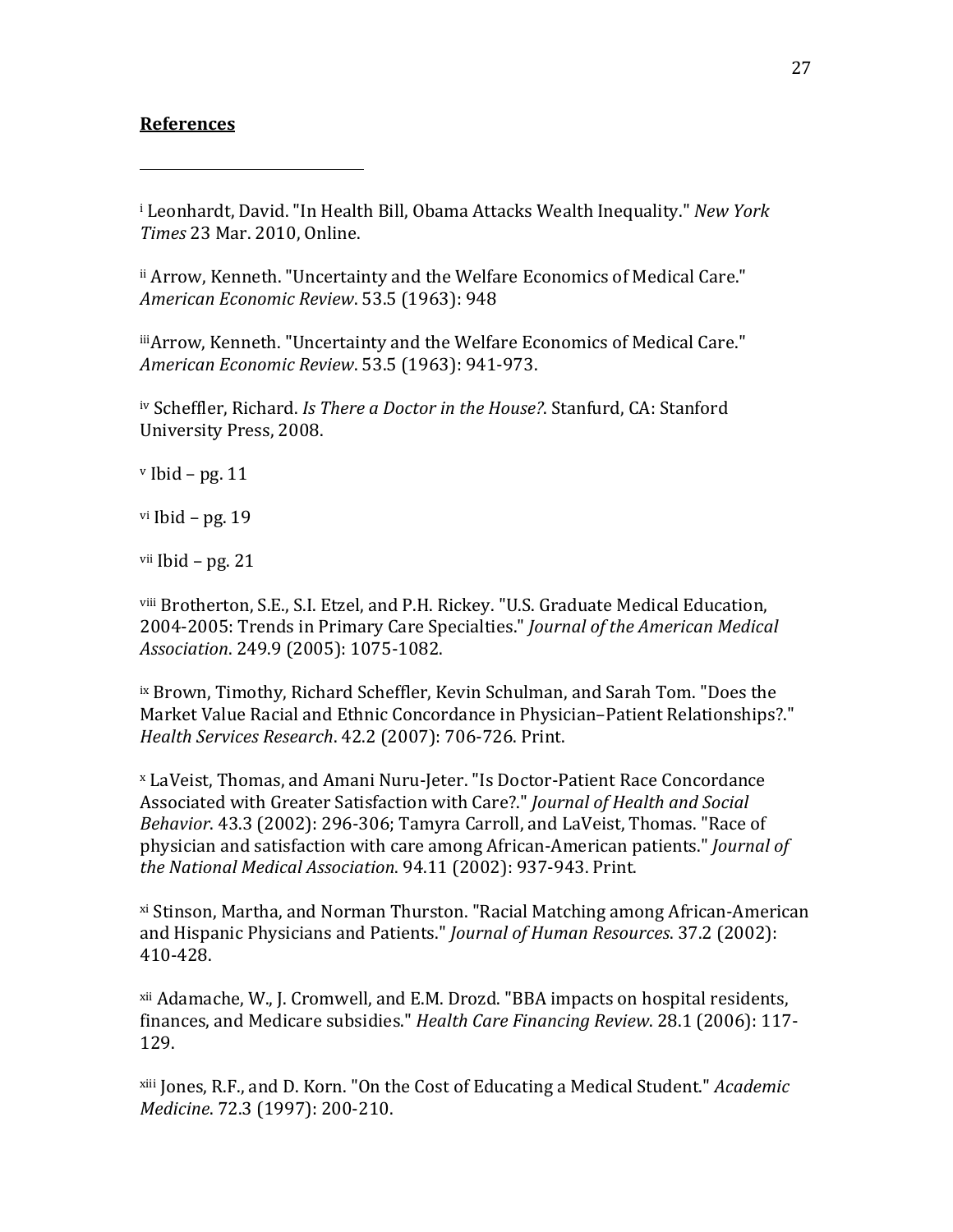xiv Ibid

#######################################################

 $xv$  Meenan, R.F., and M.J. Prashker. "Subspecialty Training: Is It Financially Worthwhile?." *Annals of Internal Medicine*. 115.9 (1991): 715-719.

xvi#Sloan,#Frank#A.#"Economic#Models#of#Physician#Supply."#*Doctoral#Dissertation,# Harvard University.* (1968)

<sup>xvii</sup> Institute of Medicine (U.S.). Division of Health Sciences Policy, First. *Medical education and societal needs: a planning report for the health professions.* Washington, D.C.: National Academies, 1983. 228.

xviii Feldman, R., and R. Scheffler. "The Supply of Medical School Applicants and the Rate of Return to Training." *Quarterly Review of Economics and Business*. 82. (1978): 91-98.

<sup>xix</sup> Fein, Rashi, and Gerald Weber. *Financing Medical Education*. New York, New York: Carnegie Commission on Higher Education, 1971. 245-253.

 $x^2$  I made this calculation using an online inflation calculator found at: http://146.142.4.24/cgi-bin/cpicalc.pl (last accessed April 26, 2010)

 $\frac{xxi}{x}$  Proportions calculated using two sources: Fischman, Josh, and First U.S. News and World Reports. *Ultimate Guide to Medical Schools*. 4th. Naperville, Il: Sourcebooks, 2010; http://www.medicalschoolfinder.com (last accessed April 26, 2011)

xxii https://services.aamc.org/tsfreports/select.cfm?year\_of\_study=2011 (last# accessed May 4, 2011)

xxiii http://www.employmentwebsites.org/salary-offers-college-class-2009-are-flat (last accessed May 5, 2011)

xxiv Scheffler, Richard. *Is There a Doctor in the House?*. Stanford, CA: Stanford University Press, 2008. 203

xxv https://www.aamc.org/data/stipend (last accessed May 5, 2011)

<sup>xxvi</sup> Brigham, Eugene, and Michael Ehrhardt. *Financial Management: Theory and Practice*. 12th ed. Mason, OH: Thomson Higher Education, 2008.

xxvii Scheffler, Richard. *Is There a Doctor in the House?*. Stanford, CA: Stanford University Press, 2008. 210